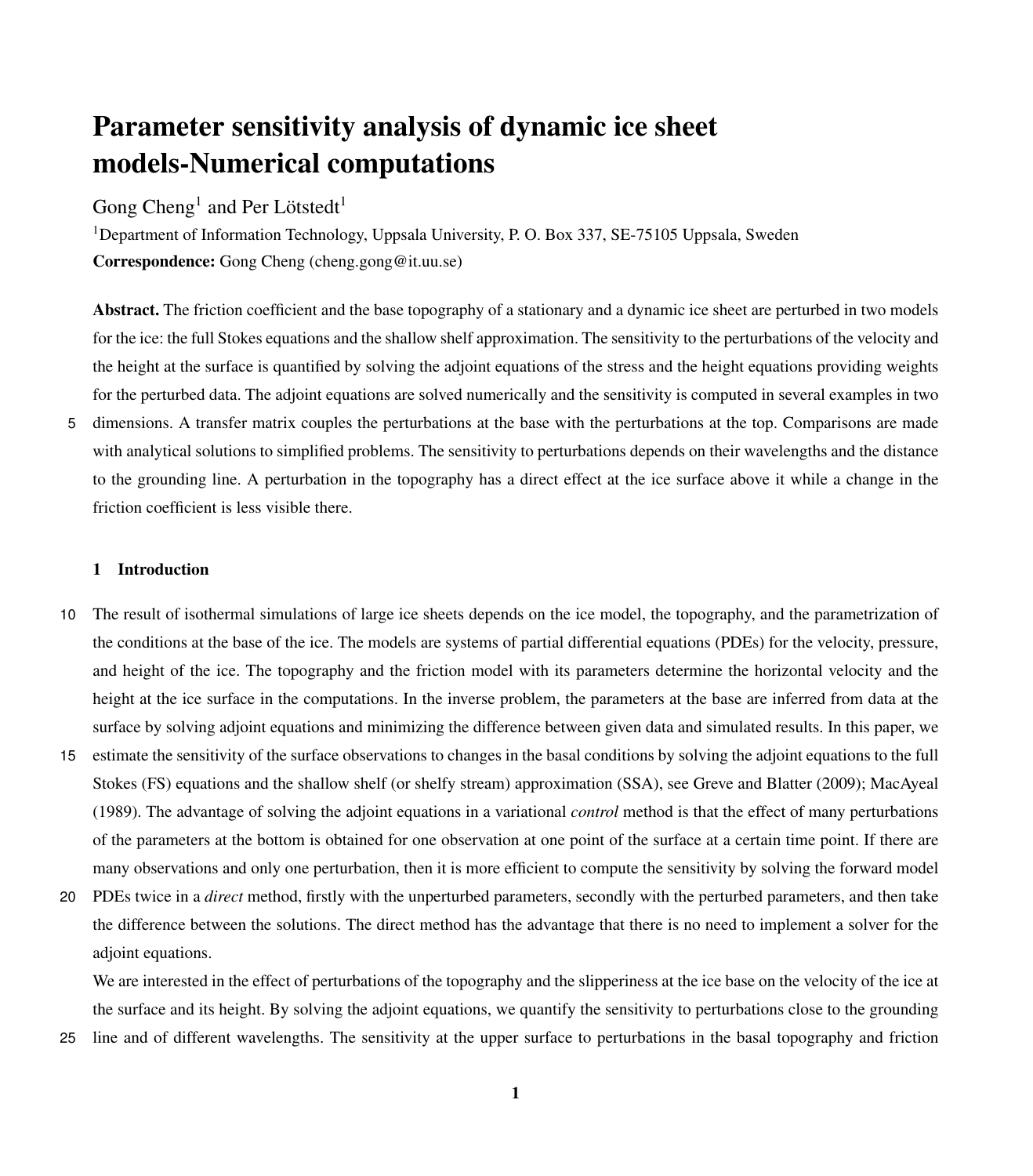are different and the separation of the two contributions appears to be difficult. The combinations of surface observations and perturbations at the base are more or less well behaved. A related problem is to infer the basal geometry and friction coefficients from observational data by inversion using the adjoint solution.

Most methods for inversion of ice surface data to compute parameters in the models at the ice base rely on a solution of the 5 adjoint stress equation with a given fixed geometry of the ice as in [MacAyeal](#page-27-1) [\(1993\)](#page-27-1) for SSA and in [Petra et al.](#page-27-2) [\(2012\)](#page-27-2) for FS, where the time dependent height equation for the moving upper surface is not included in the inversion. The stationary basal friction coefficients have been derived from satellite data in this way for many glaciers and continental ice sheets using velocity data in e.g. [Gillet-Chaulet et al.](#page-26-1) [\(2016\)](#page-26-1); [Isaac et al.](#page-26-2) [\(2015\)](#page-26-2); [Schannwell et al.](#page-27-3) [\(2019\)](#page-27-3); [Sergienko and Hindmarsh](#page-27-4) [\(2013\)](#page-27-4).

The conditions between the ice and the bedrock vary in time and sometimes the friction parameter varies several orders of

- 10 magnitude in a decade, see e.g. [Jay-Allemand et al.](#page-26-3) [\(2011\)](#page-26-3). In addition, there are variations on seasonal and diurnal time scales with examples in [Schoof](#page-27-5) [\(2010\)](#page-27-5); [Shannon et al.](#page-27-6) [\(2013\)](#page-27-6); [Vallot et al.](#page-28-0) [\(2017\)](#page-28-0). Other time dependent forces are considered in [Seddik et al.](#page-27-7) [\(2019\)](#page-27-7). The effect of a seasonal variation of the lubrication at the base of the ice is studied in [Shannon et al.](#page-27-6) [\(2013\)](#page-27-6) for the Greenland ice sheet by solving the FS and other high order equations. Fast temporal variations in the meltwater under the ice drive the ice flow in the analysis in [Schoof](#page-27-5) [\(2010\)](#page-27-5). The spatial and temporal variations of the basal conditions
- 15 are inferred from satellite data in [Larour et al.](#page-27-8) [\(2014\)](#page-27-8) with an inverse method for SSA and automatic differentiation. Based on observations, the conclusion in [Sole et al.](#page-28-1) [\(2011\)](#page-28-1) is also that the annual change of the water drainage under the ice affects the sliding and the acceleration and deceleration of the ice. Transient data are included in [Goldberg et al.](#page-26-4) [\(2015\)](#page-26-4) to find time dependent basal parameters by inversion, where the sensitivity is determined by automatic differentiation. The results differ if the time evolution of the equations is taken into account or not. The shallow ice approximation (SIA) is the ice model in
- 20 [Monnier and des Boscs](#page-27-9) [\(2017\)](#page-27-9) to determine the basal properties with time dependent surface data. Here, we solve the adjoint equations to both the stress equation and the time dependent height equation in FS and SSA to examine how the dynamics of the models change the sensitivity to the base parameters. The adjoint equations are derived and analytical solutions are found to simplified equations in a companion paper by [Cheng and Lötstedt](#page-26-5) [\(2019\)](#page-26-5). The influence of the dynamics of the basal conditions is different on the velocity and the height observations.
- 25 The forward advection equation for the height and the stress equations for the velocity for FS are here solved numerically in two dimensions (2D) with Elmer/Ice [\(Gagliardini et al.](#page-26-6) [\(2013\)](#page-26-6); [Gillet-Chaulet et al.](#page-26-7) [\(2012\)](#page-26-7)). The solver of the adjoint stress equation in Elmer/Ice is amended by the adjoint height equation. The forward and adjoint SSA equations are solved for a 2D vertical ice by a finite difference method. The perturbations are observed in the velocity and the height at certain points in space and time. Comparisons are made for steady state and time dependent problems between a direct calculation of the change at the
- 30 ice surface and using the control technique with the adjoint solution. Simplified adjoint stress equations have been proposed and used in [Martin and Monnier](#page-27-10) [\(2014\)](#page-27-10); [Morlighem et al.](#page-27-11) [\(2013\)](#page-27-11); [Mosbeux et al.](#page-27-12) [\(2016\)](#page-27-12). The sensitivity in the SSA model is evaluated in this paper for such simplifications in the adjoint SSA equations. The sensitivity in the numerical solutions is also compared to the analytical formulas in [Cheng and Lötstedt](#page-26-5) [\(2019\)](#page-26-5). It is observed in [Durand et al.](#page-26-8) [\(2011\)](#page-26-8) that the sensitivity to changes at the base increases closer to the grounding line in the coastal regions. The basal topography is inferred from the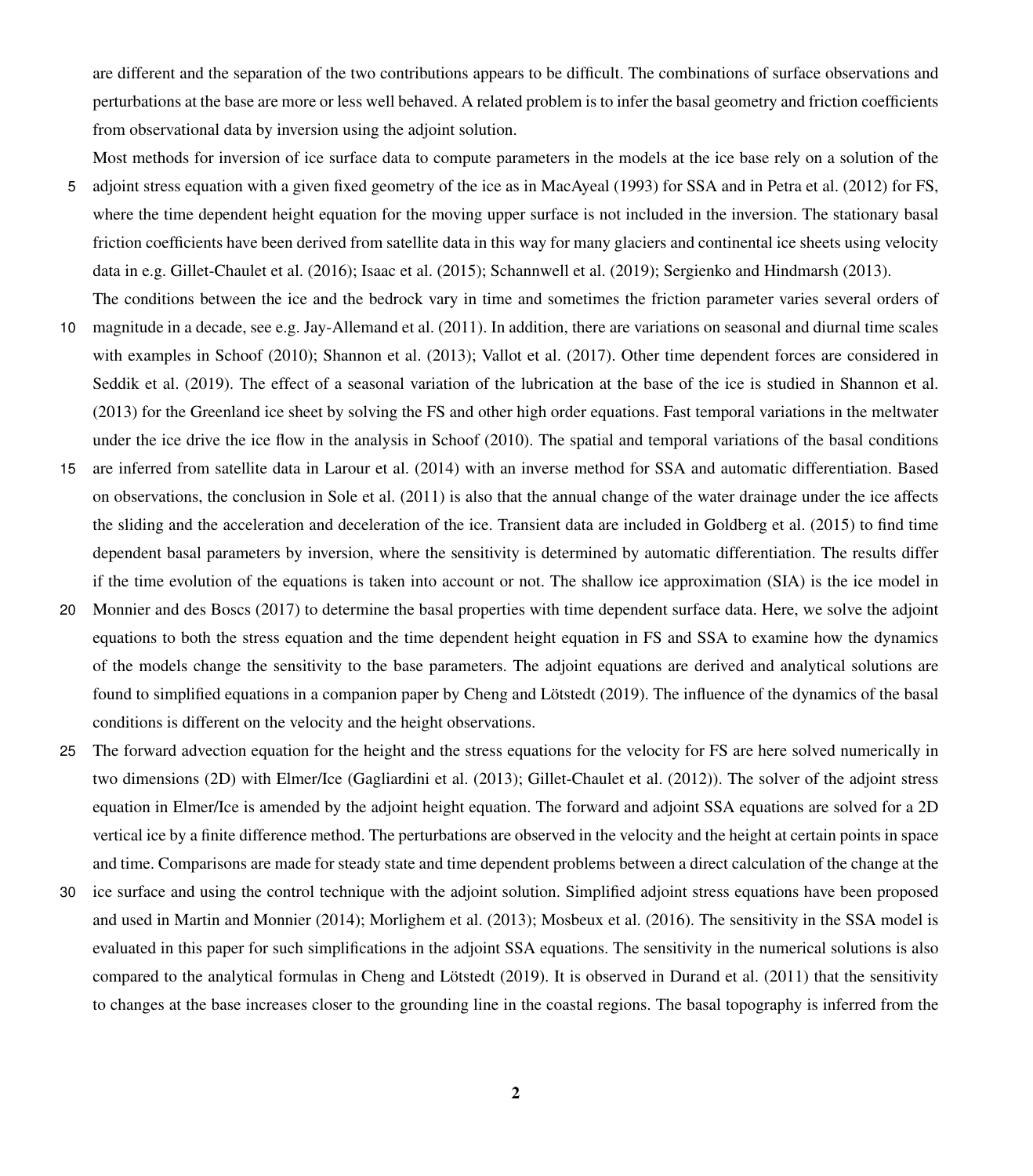height data in [van Pelt et al.](#page-27-13) [\(2013\)](#page-27-13) without solving the adjoint equations. The reason for the increased sensitivity and why the height method works are explained by our analytical solutions to the adjoint SSA equations.

There is a transfer matrix between the perturbations in the parameters at the base and the observations at the surface. Analytical expressions for time dependent transfer functions for FS and SSA are derived in [Gudmundsson](#page-26-9) [\(2003,](#page-26-9) [2008\)](#page-26-10) by linearizing,

- 5 freezing coefficients, and applying Fourier analysis and the Laplace transform. The properties of the transfer matrix are evaluated here to see which combinations of perturbations and observations that are well and ill-conditioned. In an ill-conditioned problem, the sensitivity is low at the surface to perturbations at the base. This matrix can also be used to quantify the uncertainty in the ice flow due to uncertainties in the model parameters, see e.g. [Bulthuis et al.](#page-26-11) [\(2019\)](#page-26-11); [Schlegel et al.](#page-27-14) [\(2018\)](#page-27-14); [Smith](#page-28-2) [\(2014\)](#page-28-2). Perturbations at the ice base with short wave length are propagated to the surface with a weaker effect on the height
- 10 and velocity compared to long wave lengths in [Gudmundsson](#page-26-9) [\(2003,](#page-26-9) [2008\)](#page-26-10). These are the conclusions in calculations with FS in [Kyrke-Smith et al.](#page-26-12) [\(2018\)](#page-26-12), where it is difficult to separate the contribution from the friction and the bed topography from each other. These effects are confirmed in our analysis.

The structure of the paper is as follows. The ice equations and the corresponding adjoint equations for FS and SSA are presented in Sect. [2.](#page-2-0) The computed sensitivities are compared between the direct method and the control method in Sect. [3](#page-9-0) for steady

15 state and time dependent problems in 2D. The ice configuration is taken from the MISMIP benchmark project in [Pattyn et al.](#page-27-15) [\(2012\)](#page-27-15). The results are discussed and conclusions are drawn in Sections [4](#page-18-0) and [5.](#page-21-0) Formulas from [Cheng and Lötstedt](#page-26-5) [\(2019\)](#page-26-5) are found in Appendix [A.](#page-24-0)

Vectors and matrices are written in bold as a and A. The operations  $\otimes$ ,:, and  $\star$  on vectors a and c, matrices A and C, and four index tensors A are defined by

$$
\begin{aligned}\n\mathbf{(a} \otimes \mathbf{c})_{ij} &= a_i c_j, \quad \mathbf{a} : \mathbf{c} = \mathbf{a} \cdot \mathbf{c} = \sum_i a_i c_i, \\
(\mathbf{A} \otimes \mathbf{C})_{ijkl} &= A_{ij} C_{kl}, \quad \mathbf{A} : \mathbf{C} = \sum_{ij} A_{ij} C_{ij}, \quad (\mathcal{A} \star \mathbf{C})_{ij} = \sum_{kl} A_{ijkl} C_{kl}.\n\end{aligned} \tag{1}
$$

The definition of a norm of a vector  $\mathbf{a}$  is  $\|\mathbf{a}\| = (\mathbf{a} \cdot \mathbf{a})^{1/2}$ .

## <span id="page-2-0"></span>2 Ice models

The equations of two ice models and their adjoint equations are stated in this section. The FS equations are considered to be an accurate model of ice sheets and the SSA equations are an approximation of the FS equations suitable e.g. for fast flowing ice 25 on the ground and ice floating on water, see [Greve and Blatter](#page-26-0) [\(2009\)](#page-26-0).

#### 2.1 Full Stokes equations

The FS equations are a system of PDEs for the velocity of the ice  $\mathbf{u}(\mathbf{x},t) = (u_1,u_2,u_3)^T$ , the pressure  $p(\mathbf{x},t)$ , and the height  $h(x,y,t)$  with the coordinates  $\mathbf{x} = (x,y,z)$  and time t. There is a stress equation satisfied by u and p and an advection equation for h. The adjoint equation of the stress equation is derived in [Petra et al.](#page-27-2) [\(2012\)](#page-27-2) and the adjoint equations of the stress and the

30 height equations are found in [Cheng and Lötstedt](#page-26-5) [\(2019\)](#page-26-5). The sensitivity of observations of the velocity and the height of the ice surface is derived for perturbations in the friction coefficient at the ice base.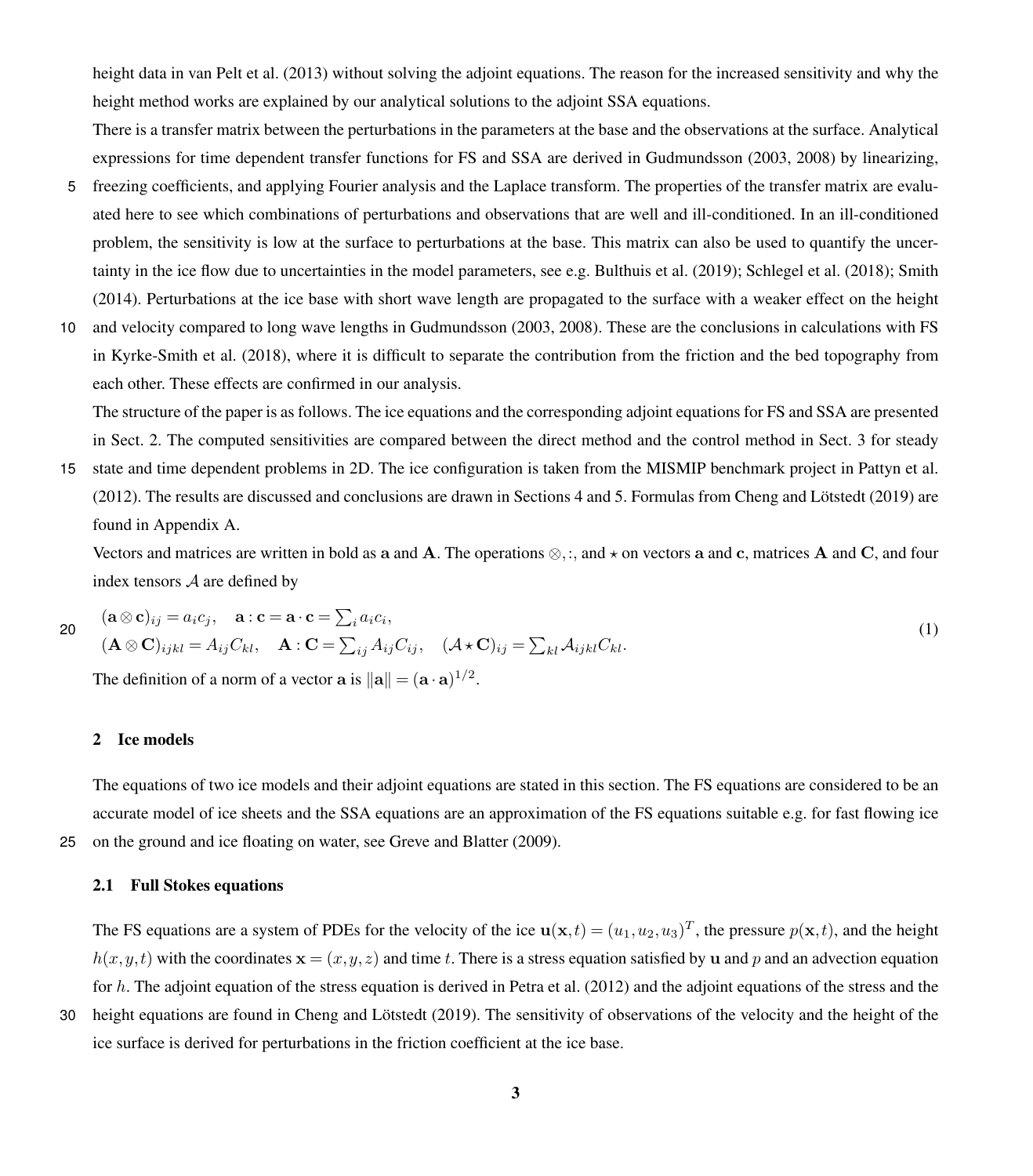The domain of the ice is  $\Omega$  with boundary  $\Gamma$  in three dimensions (3D). The boundary consists of the ice surface at the upper boundary Γ<sub>s</sub>, the lower boundary at the ice base Γ<sub>b</sub> and Γ<sub>w</sub>, and the vertical, lateral boundaries Γ<sub>u</sub> and Γ<sub>d</sub> where Γ<sub>u</sub> is the upstream boundary with  $\mathbf{n} \cdot \mathbf{u} \leq 0$  and  $\Gamma_d$  is the downstream boundary with  $\mathbf{n} \cdot \mathbf{u} > 0$ . The normal of  $\Gamma$  pointing outward is denoted by n. The projection of  $\Gamma_s$  and  $\Gamma_b$  on the horizontal  $x - y$  plane is  $\omega$  and the projections of  $\Gamma_u$  and  $\Gamma_d$  are  $\gamma_u$  and  $\gamma_d$ ,

5 respectively. The z coordinate of the grounded base  $\Gamma_b$  is the topography and the bathymetry  $b(x,y)$ . The grounding line  $\gamma_{GL}$ separates  $\Gamma_b$  on  $\omega$  from  $\Gamma_w$  floating on water with a moving z-coordinate  $z_b(x,y,t)$ . Formal definitions of these domains are

<span id="page-3-2"></span>
$$
\Omega = \{ \mathbf{x} | (x, y) \in \omega, b(x, y) \le z \le h(x, y, t) \},
$$
  
\n
$$
\Gamma_s = \{ \mathbf{x} | (x, y) \in \omega, z = h(x, y, t) \},
$$
  
\n
$$
\Gamma_b = \{ \mathbf{x} | (x, y) \in \omega, z = b(x, y), x < x_{GL}(y) \},
$$
  
\n
$$
\Gamma_w = \{ \mathbf{x} | (x, y) \in \omega, z = z_b(x, y, t), x > x_{GL}(y) \},
$$
  
\n
$$
\Gamma_u = \{ \mathbf{x} | (x, y) \in \gamma_u, b(x, y) \le z \le h(x, y, t) \},
$$
  
\n
$$
\Gamma_d = \{ \mathbf{x} | (x, y) \in \gamma_d, b(x, y) \le z \le h(x, y, t) \}.
$$
\n
$$
(2)
$$

[L](#page-27-2)et I be the identity matrix. The projection of a vector on the tangential plane of  $\Gamma_b$  is denoted by  $T = I - n \otimes n$  as in [Petra](#page-27-2) [et al.](#page-27-2) [\(2012\)](#page-27-2). In 2D,  $\mathbf{x} = (x, z)^T$ ,  $\omega = [0, L]$ ,  $\gamma_u = 0$ , and  $\gamma_d = L$ .

# 10 2.1.1 Forward equations

The definitions of the strain rate D and the viscosity  $\eta$  of the ice are

$$
\mathbf{D} = \frac{1}{2} (\nabla \mathbf{u} + \nabla \mathbf{u}^T), \ \eta(\mathbf{u}) = \frac{1}{2} A^{-\frac{1}{n}} (\text{tr} \mathbf{D}^2(\mathbf{u}))^\nu, \ \nu = \frac{1-n}{2n}.
$$

The trace of  $D^2$  is  $trD^2$  and the rate factor A depends on the temperature of the ice, here assumed to be constant in isothermal flow. The material constant  $n > 0$  is given in Glen's flow law. Then the stress tensor is

$$
15 \quad \sigma(\mathbf{u}, p) = 2\eta \mathbf{D}(\mathbf{u}) - p\mathbf{I}.\tag{4}
$$

Let  $\rho$  be the density of the ice, g be the gravitational acceleration and  $\alpha$  be the accumulation/ablation rate on the surface  $\Gamma_s$ . The notation is simplified with the slope vectors  $\mathbf{h} = (h_x, h_y, -1)^T$  in 3D and  $\mathbf{h} = (h_x, -1)^T$  in 2D. A subscript  $x, y, z$ , or t on a variable denotes a partial derivative such that e.g.  $h_x = \partial h/\partial x$ . Then the forward FS equations for h, u, and p are

<span id="page-3-1"></span><span id="page-3-0"></span>
$$
h_t + \mathbf{h} \cdot \mathbf{u} = a, \text{ on } \Gamma_s,
$$
  
\n
$$
h(\mathbf{x}, 0) = h_0(\mathbf{x}), \mathbf{x} \in \omega, \quad h(\mathbf{x}, t) = h_\gamma(\mathbf{x}, t), \mathbf{x} \in \gamma_u,
$$
  
\n
$$
-\nabla \cdot \boldsymbol{\sigma}(\mathbf{u}, p) = -\nabla \cdot (2\eta(\mathbf{u})\mathbf{D}(\mathbf{u})) + \nabla p = \rho \mathbf{g}, \quad \nabla \cdot \mathbf{u} = 0, \text{ in } \Omega(t),
$$
  
\n
$$
\boldsymbol{\sigma} \mathbf{n} = \mathbf{0}, \text{ on } \Gamma_s,
$$
  
\n
$$
\mathbf{T}\boldsymbol{\sigma} \mathbf{n} = -Cf(\mathbf{T}\mathbf{u})\mathbf{T}\mathbf{u}, \quad \mathbf{n} \cdot \mathbf{u} = 0, \text{ on } \Gamma_b.
$$
\n(5)

20 The initial data for h are  $h_0(\mathbf{x})$  and  $h_\gamma(\mathbf{x}, t)$  is specified on the inflow boundary  $\gamma_u$ . The expression  $Cf(\mathbf{T}u)$  defines the friction law with variable coefficient  $C(\mathbf{x}, t)$  and a function  $f(\cdot)$  of the projected velocity **Tu**, e.g. as in [Weertman](#page-28-3) [\(1957\)](#page-28-3) where

$$
f(\mathbf{u}) = \|\mathbf{u}\|^{m-1}, \quad m > 0. \tag{6}
$$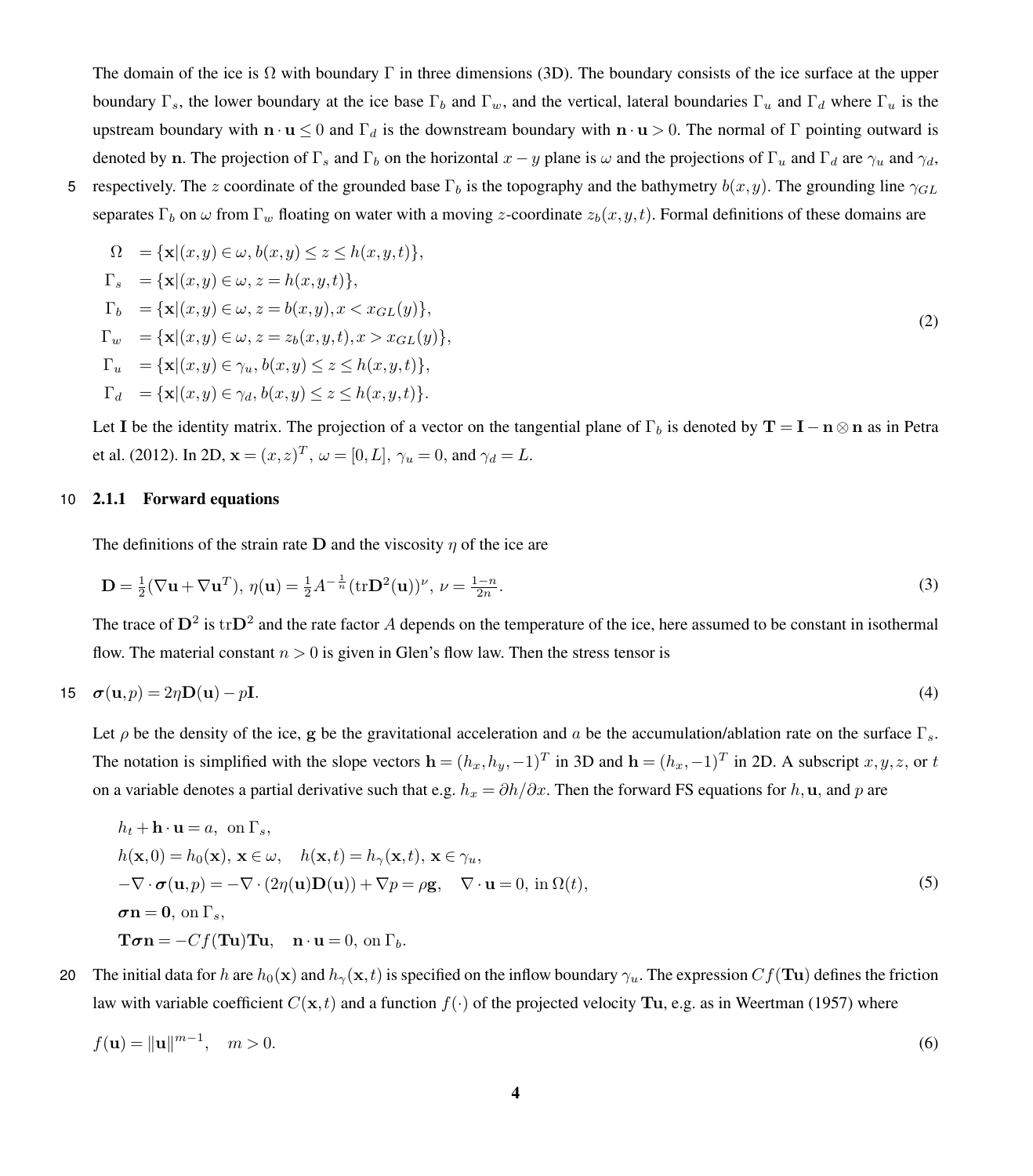The Dirichlet boundary conditions of u on  $\Gamma_u$  and  $\Gamma_d$  are set to be  $u_u$  and  $u_d$ .

# <span id="page-4-2"></span>2.1.2 Adjoint equations

<span id="page-4-1"></span>We observe a quantity

$$
\mathcal{F} = \int_{0}^{T} \int_{\Gamma_s} F(\mathbf{u}, h) \, \mathrm{d}\mathbf{x} \mathrm{d}t \tag{7}
$$

5 at the surface  $\Gamma_s$  when  $t \in [0, T]$ . For example, if the ice is in the steady state and  $F(\mathbf{u}) = u_1 \delta(\mathbf{x} - \mathbf{x}_*)$  with the Dirac delta  $\delta$ then the observation is the x component of u at  $x^*$ 

$$
\mathcal{F} = \int\limits_{\Gamma_s} F(\mathbf{u}) \, \mathrm{d} \mathbf{x} = u_1(\mathbf{x}_*).
$$

If  $F(h) = h\delta(\mathbf{x} - \mathbf{x}_{*})$  then the height is observed

$$
\mathcal{F} = \int\limits_{\Gamma_s} F(h) \, \mathrm{d} \mathbf{x} = h(\mathbf{x}_*).
$$

10 The adjoint equations depend on the first variations  $F_u$  and  $F_h$  of  $F(u,h)$  with respect to u and h. In the first example above,  $F_{\mathbf{u}} = (\delta(\mathbf{x} - \mathbf{x}_*), 0, 0)^T$  and  $F_h = 0$  and in the second example  $F_{\mathbf{u}} = \mathbf{0}$  and  $F_h = \delta(\mathbf{x} - \mathbf{x}_*).$ 

The adjoint FS equations form a system of PDEs for the adjoint height  $\psi$ , the adjoint velocity v, and the adjoint pressure q. There is an advection equation for  $\psi$  and an adjoint stress equation for **v** and q such that

<span id="page-4-0"></span>
$$
\psi_t + \nabla \cdot (\mathbf{u}\psi) - \mathbf{h} \cdot \mathbf{u}_z \psi = F_h + F_\mathbf{u} \cdot \mathbf{u}_z, \text{ on } \Gamma_s,\n\psi(\mathbf{x}, T) = 0, \psi(\mathbf{x}, t) = 0, \text{ on } \Gamma_d,\n-\nabla \cdot \tilde{\sigma}(\mathbf{v}, q) = -\nabla \cdot (2\tilde{\eta}(\mathbf{u}) \star \mathbf{D}(\mathbf{v})) + \nabla q = \mathbf{0}, \quad \nabla \cdot \mathbf{v} = 0, \text{ in } \Omega(t),\n\tilde{\sigma}(\mathbf{v}, q)\mathbf{n} = -(F_\mathbf{u} + \psi \mathbf{h}), \text{ on } \Gamma_s,\n\mathbf{T}\tilde{\sigma}(\mathbf{v}, q)\mathbf{n} = -Cf(\mathbf{T}\mathbf{u})(\mathbf{I} + \mathbf{F}_b(\mathbf{T}\mathbf{u}))\mathbf{T}\mathbf{v}, \text{ on } \Gamma_b,\n\mathbf{n} \cdot \mathbf{v} = 0, \text{ on } \Gamma_b,
$$
\n(8)

15 where the adjoint viscosity, adjoint stress, and linearized friction law in Eq. [\(8\)](#page-4-0) are according to [Petra et al.](#page-27-2) [\(2012\)](#page-27-2)

<span id="page-4-4"></span><span id="page-4-3"></span>
$$
\tilde{\boldsymbol{\eta}}(\mathbf{u}) = \eta(\mathbf{u}) \left( \mathcal{I} + \frac{1 - n}{n \mathbf{D}(\mathbf{u}) \cdot \mathbf{D}(\mathbf{u})} \mathbf{D}(\mathbf{u}) \otimes \mathbf{D}(\mathbf{u}) \right), \n\tilde{\boldsymbol{\sigma}}(\mathbf{v}, q) = 2\tilde{\boldsymbol{\eta}}(\mathbf{u}) \star \mathbf{D}(\mathbf{v}) - q\mathbf{I}, \n\mathbf{F}_b(\mathbf{T}\mathbf{u}) = \frac{m-1}{\mathbf{T}\mathbf{u} \cdot \mathbf{T}\mathbf{u}} (\mathbf{T}\mathbf{u}) \otimes (\mathbf{T}\mathbf{u}).
$$
\n(9)

The tensor  $\mathcal I$  with four indices ijkl is 1 when  $i = j = k = l$  and 0 otherwise.

The perturbation of the observation in Eq.  $(7)$  with respect to a perturbation in the friction coefficient C is

$$
\delta \mathcal{F} = \int_{0}^{T} \int_{\Gamma_b} f(\mathbf{T} \mathbf{u}) \mathbf{T} \mathbf{u} \cdot \mathbf{T} \mathbf{v} \, \delta C \, \mathrm{d}\mathbf{x} \, \mathrm{d}t \tag{10}
$$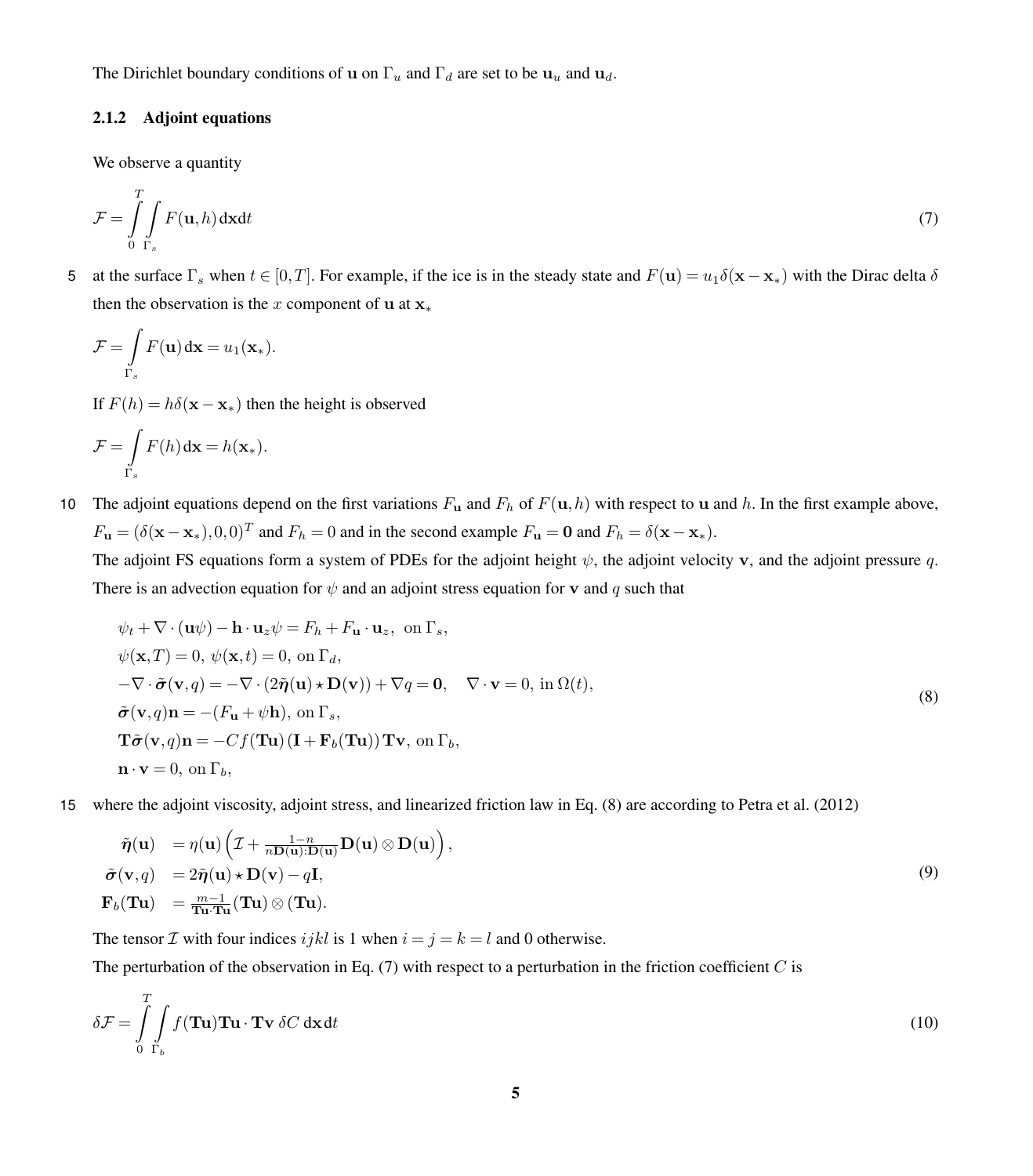involving the tangential projections of the forward and adjoint velocities Tu and Tv at the grounded ice base  $\Gamma_b$ . This expression is derived in [Cheng and Lötstedt](#page-26-5) [\(2019\)](#page-26-5) and [Petra et al.](#page-27-2) [\(2012\)](#page-27-2) via the perturbation of the Lagrangian of the system of equations and evaluating it at the forward and adjoint solutions.

Only perturbations in C are considered here for the FS model. Via the Lagrangian, the result of perturbations  $\delta b$  in the topog-5 raphy can be derived but the complexity of the adjoint Eq. [\(8\)](#page-4-0) would increase considerably.

#### 2.2 Shallow shelf approximation

In the shallow shelf approximation of the FS equations, the velocity is constant in the vertical direction and the pressure is given by the cryostatic approximation [\(Greve and Blatter](#page-26-0) [\(2009\)](#page-26-0); [MacAyeal](#page-27-0) [\(1989\)](#page-27-0)). The sensitivity of observations of the velocity at the surface and the height to perturbations in friction coefficients and the base topography is quantified for the SSA 10 model.

## 2.2.1 Forward equations

It is sufficient to solve for the horizontal velocity  $\mathbf{u} = (u_1, u_2)^T$  when  $\mathbf{x} = (x, y) \in \omega$  thus simplifying the 3D FS problem Eq. [\(5\)](#page-3-0) considerably. The viscosity in the SSA is

<span id="page-5-1"></span>
$$
\eta(\mathbf{u}) = \frac{1}{2}A^{-\frac{1}{n}} \left( u_{1x}^2 + u_{2y}^2 + \frac{1}{4} (u_{1y} + u_{2x})^2 + u_{1x} u_{2y} \right)^{\nu} = \frac{1}{2}A^{-\frac{1}{n}} \left( \frac{1}{2} \mathbf{B} : \mathbf{D} \right)^{\nu},\tag{11}
$$

15 where  $B(u) = D(u) + \nabla \cdot uI$ . The stress tensor  $\varsigma(u)$  in SSA is defined by

$$
\boldsymbol{\varsigma}(\mathbf{u}) = 2H\eta \mathbf{B}(\mathbf{u}).\tag{12}
$$

Let n be the outward normal vector of the boundary  $\gamma$ , t the tangential vector such that  $\mathbf{n} \cdot \mathbf{t} = 0$ , and  $H = h - b$  the thickness of the ice. The friction law is defined as in the FS case in Eq. [\(6\)](#page-3-1) where the basal velocity is replaced by the horizontal velocity since the vertical variation is neglected in SSA. Under the floating ice shelf on  $\Gamma_w$ ,  $C = 0$  in the friction law.

20 The ice dynamics system is

<span id="page-5-0"></span>
$$
h_t + \nabla \cdot (\mathbf{u}H) = a, \ 0 \le t \le T, \ \mathbf{x} \in \omega,
$$
  
\n
$$
h(\mathbf{x}, 0) = h_0(\mathbf{x}), \ \mathbf{x} \in \omega, \quad h(\mathbf{x}, t) = h_\gamma(\mathbf{x}, t), \ \mathbf{x} \in \gamma_u,
$$
  
\n
$$
\nabla \cdot \mathbf{S} - Cf(\mathbf{u})\mathbf{u} = \rho g H \nabla h, \ \mathbf{x} \in \omega,
$$
  
\n
$$
\mathbf{n} \cdot \mathbf{u}(\mathbf{x}, t) = u_{\text{in}}(\mathbf{x}, t), \mathbf{x} \in \gamma_u, \quad \mathbf{n} \cdot \mathbf{u}(\mathbf{x}, t) = u_{\text{out}}(\mathbf{x}, t), \mathbf{x} \in \gamma_d,
$$
  
\n
$$
\mathbf{t} \cdot \mathbf{S} \mathbf{n} = -C_\gamma f_\gamma(\mathbf{t} \cdot \mathbf{u}) \mathbf{t} \cdot \mathbf{u}, \ \mathbf{x} \in \gamma_g, \quad \mathbf{t} \cdot \mathbf{S} \mathbf{n} = 0, \ \mathbf{x} \in \gamma_w,
$$
\n(13)

where  $u_{\text{in}} \leq 0$  and  $u_{\text{out}} > 0$  are the inflow and outflow normal velocities on  $\gamma_u$  and  $\gamma_d$  of the boundary  $\gamma = \gamma_u \cup \gamma_d$ . The friction on the lateral side of the ice  $\gamma = \gamma_g \cup \gamma_w$  depends on the tangential velocity  $\mathbf{t} \cdot \mathbf{u}$  there. The friction law  $C_{\gamma} f_{\gamma}(\mathbf{t} \cdot \mathbf{u})$  on  $\gamma_g$  is not necessarily the same as  $Cf(\mathbf{u})$  on  $\omega$ .

25 The structure of the SSA system Eq. [\(13\)](#page-5-0) is similar to the FS equations in Eq. [\(5\)](#page-3-0). However, the velocity u is not divergence free in SSA and  $B \neq D$  due to the cryostatic approximation.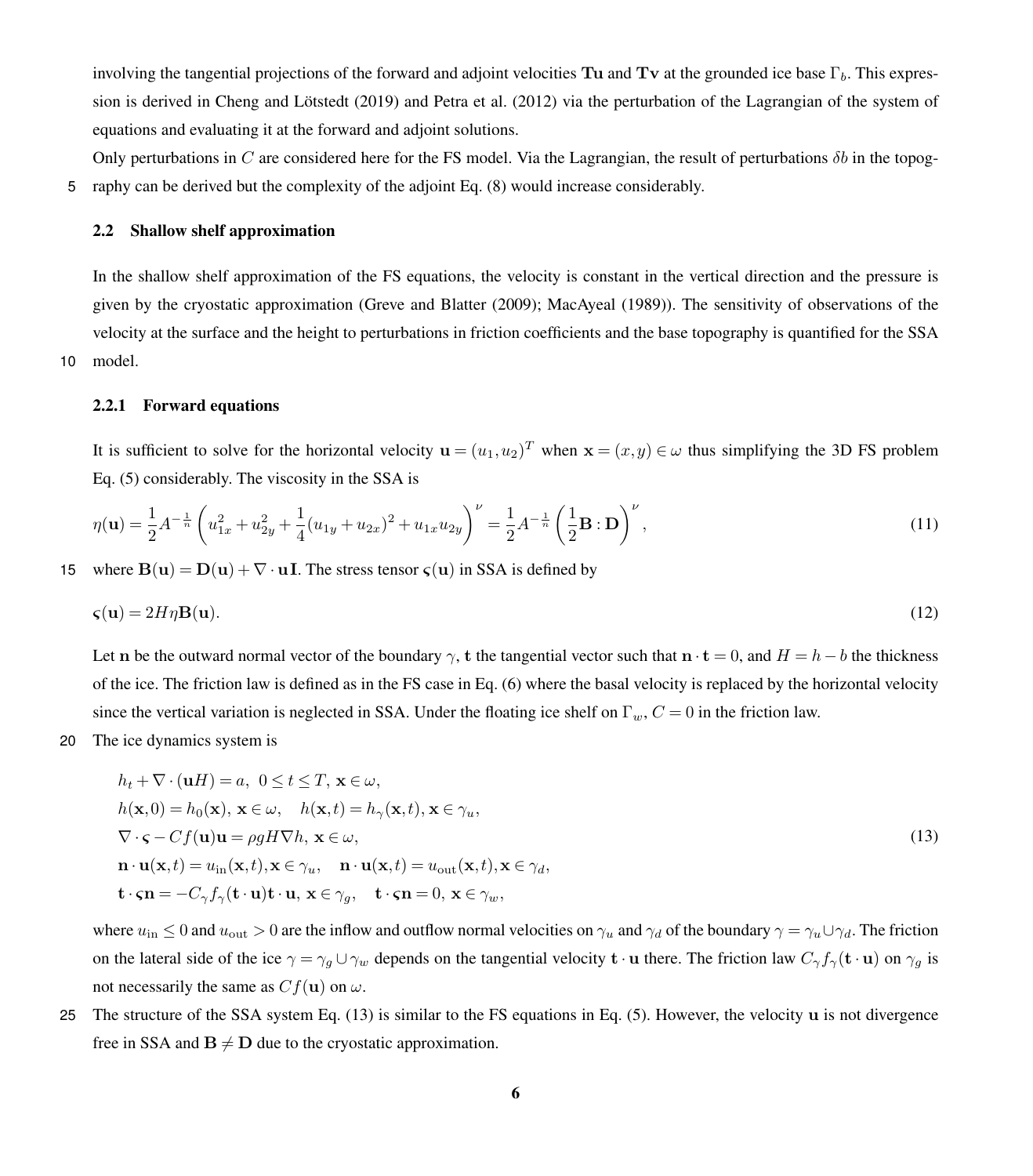## 2.2.2 Adjoint equations

<span id="page-6-1"></span>The adjoint SSA equations are derived in [Cheng and Lötstedt](#page-26-5) [\(2019\)](#page-26-5) as in Sect. [2.1.2](#page-4-2) by forming the Lagrangian and partial integration using the forward equations and the boundary conditions in Eq. [\(13\)](#page-5-0). The adjoint viscosity  $\tilde{\eta}$  and adjoint stress  $\tilde{\zeta}$ are defined by

$$
\tilde{\eta}(\mathbf{u}) = \eta(\mathbf{u}) \left( \mathcal{I} + \frac{1 - n}{n \mathbf{B}(\mathbf{u}): \mathbf{D}(\mathbf{u})} \mathbf{B}(\mathbf{u}) \otimes \mathbf{D}(\mathbf{u}) \right),
$$
\n
$$
\tilde{\zeta}(\mathbf{v}) = 2H\tilde{\eta}(\mathbf{u}) \star \mathbf{B}(\mathbf{v}),
$$
\n(14)

cf.  $\tilde{\eta}$  and  $\tilde{\sigma}$  in Eq. [\(9\)](#page-4-3). The adjoint SSA equations are

<span id="page-6-0"></span>
$$
\psi_t + \mathbf{u} \cdot \nabla \psi + 2\eta \mathbf{B}(\mathbf{u}) : \mathbf{D}(\mathbf{v}) - \rho g H \nabla \cdot \mathbf{v} + \rho g \mathbf{v} \cdot \nabla b = F_h, \text{ in } \omega,
$$
  
\n
$$
\psi(\mathbf{x}, T) = 0, \text{ in } \omega, \quad \psi(\mathbf{x}, t) = 0, \text{ on } \gamma_w,
$$
  
\n
$$
\nabla \cdot \tilde{\mathbf{v}}(\mathbf{v}) - Cf(\mathbf{u})(\mathbf{I} + \mathbf{F}_{\omega}(\mathbf{u}))\mathbf{v} - H \nabla \psi = -F_{\mathbf{u}}, \text{ in } \omega,
$$
  
\n
$$
\mathbf{t} \cdot \tilde{\mathbf{v}}(\mathbf{v})\mathbf{n} = -C_{\gamma} f_{\gamma}(\mathbf{t} \cdot \mathbf{u})(1 + F_{\gamma}(\mathbf{t} \cdot \mathbf{u}))\mathbf{t} \cdot \mathbf{v}, \text{ on } \gamma_g, \quad \mathbf{t} \cdot \tilde{\mathbf{v}}(\mathbf{v})\mathbf{n} = 0, \text{ on } \gamma_w,
$$
  
\n
$$
\mathbf{n} \cdot \mathbf{v} = 0, \text{ on } \gamma.
$$
 (15)

Compared to Eq. [\(8\)](#page-4-0), the advection equation depends on v and the influence of  $\psi$  in the stress equation is different in Eq. [\(15\)](#page-6-0). With a Weertman friction law Eq. [\(6\)](#page-3-1), the terms  $\mathbf{F}_{\omega}$  and  $F_{\gamma}$  in the adjoint basal friction and the lateral friction in Eq. [\(15\)](#page-6-0) are

$$
\mathbf{10}\quad \mathbf{F}_{\omega}(\mathbf{u})=\frac{m-1}{\mathbf{u}\cdot\mathbf{u}}\mathbf{u}\otimes\mathbf{u},\quad F_{\gamma}=m-1.
$$

The friction coefficients on the base and the lateral sides are perturbed by  $\delta C$  and  $\delta C_{\gamma}$  and the topography is perturbed by  $\delta b$ in the SSA model. Then the perturbation  $\delta \mathcal{F}$  in the observation  $\mathcal{F}$  in Eq. [\(7\)](#page-4-1) is [\(Cheng and Lötstedt](#page-26-5) [\(2019\)](#page-26-5))

<span id="page-6-3"></span>
$$
\delta \mathcal{F} = \int_{0}^{T} \int_{\omega} (2\eta \mathbf{B}(\mathbf{u}) : \mathbf{D}(\mathbf{v}) + \rho g \mathbf{v} \cdot \nabla h + \nabla \psi \cdot \mathbf{u}) \delta b - f(\mathbf{u}) \mathbf{u} \cdot \mathbf{v} \delta C \, d\mathbf{x} dt - \int_{0}^{T} \int_{\gamma g} f_{\gamma}(\mathbf{t} \cdot \mathbf{u}) \mathbf{t} \cdot \mathbf{u} \mathbf{t} \cdot \mathbf{v} \delta C_{\gamma} ds dt.
$$
 (16)

#### <span id="page-6-2"></span>2.2.3 Forward and adjoint SSA in 2D

15 In the 2D model,  $u_2 = 0$ , derivatives with respect to y vanish, and the lateral friction force is neglected,  $C_\gamma = 0$ . The ice domains are the grounded and floating parts  $\Gamma_b = [0, x_{GL}]$  and  $\Gamma_w = (x_{GL}, L]$  where  $x_{GL}$  is the position of the grounding line. The friction coefficient C is positive on  $\Gamma_b$  and  $C = 0$  on  $\Gamma_w$ . The forward and adjoint equations in 2D are derived from Eq. [\(13\)](#page-5-0) and Eq. [\(15\)](#page-6-0) by letting H and  $u_1$  be independent of y and taking  $u_2 = 0$ . The notation is simplified if we let  $u = u_1$ and  $v = v_1$ . The forward equations follow from Eq. [\(13\)](#page-5-0)

$$
h_t + (uH)_x = a, \ 0 \le t \le T, \ 0 \le x \le L,
$$
  
\n
$$
h(x, 0) = h_0(x), \ h(0, t) = h_L(t),
$$
  
\n
$$
(H\eta u_x)_x - Cf(u)u - \rho g H h_x = 0, \ 0 \le x \le L,
$$
  
\n
$$
u(0, t) = u_L(t), \ u(L, t) = u_c(t).
$$
\n(17)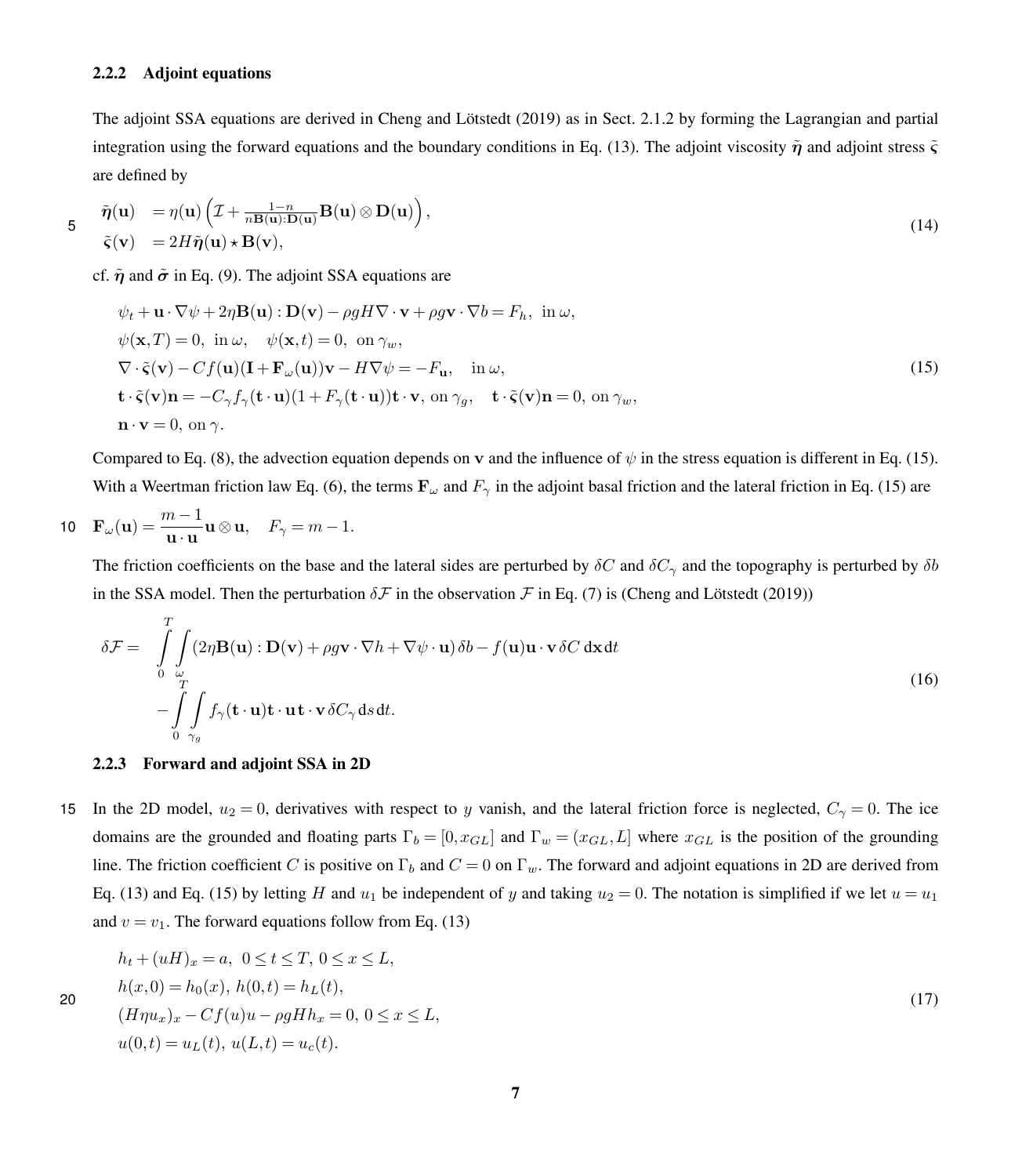Assume that  $u > 0$  and  $u_x > 0$ . There is an inflow of ice with speed  $u_L$  to the left and a calving rate  $u_c$  at  $x = L$ . The viscosity in Eq. [\(11\)](#page-5-1) is simplified to  $\eta = 2A^{-1/n}u_x^{\nu}$ . The friction term is  $Cf(u)u = Cu^m$  with the Weertman law in Eq. [\(6\)](#page-3-1). The adjoint variables v and  $\psi$  satisfy the adjoint equations in 2D

<span id="page-7-3"></span><span id="page-7-0"></span>
$$
\psi_t + u\psi_x + (\eta u_x - \rho g H)v_x + \rho g b_x v = F_h,\n0 \le t \le T, 0 \le x \le L,\n(\frac{1}{n} H \eta v_x)_x - Cmf(u)v - H \psi_x = -F_u,\n\psi(x,T) = 0, \psi(L,t) = 0, v(0,t) = 0, v(L,t) = 0,
$$
\n(18)

5 obtained from Eq. [\(14\)](#page-6-1) and Eq. [\(15\)](#page-6-0) or derived from Eq. [\(17\)](#page-6-2) with equal result.

Perturbations  $\delta b$  and  $\delta C$  in the topography and the friction coefficient propagate to the surface as in Eq. [\(16\)](#page-6-3)

$$
\delta \mathcal{F} = \int_{0}^{T} \int_{0}^{L} (\psi_x u + v_x \eta u_x + v \rho g h_x) \delta b - v f(u) u \delta C \, dx \, dt.
$$
\n(19)

# 2.2.4 Discretized relations in 2D

In order to simplify the notation, only a 2D steady state problem for the SSA model is considered here but the analysis is 10 applicable to 3D steady state problems as well as time-dependent problems with the FS or SSA models.

The time independent perturbation of F in Eq. [\(19\)](#page-7-0) for the steady state solution is rewritten with  $F_u = \delta(x - x_*)$  and weights  $w_{ub}$  and  $w_{uc}$ 

<span id="page-7-1"></span>
$$
\delta u(x_*) = \delta \mathcal{F} = \int_0^L w_{ub} \delta b + w_{uc} \delta C \, dx,
$$
  
\n
$$
w_{ub}(x_*, x) = \psi_x u + v_x \eta u_x + v \rho g h_x, w_{uc}(x_*, x) = -v f(u) u.
$$
\n(20)

The weights  $w_{ub}$  and  $w_{uc}$  in Eq. [\(20\)](#page-7-1) depend on both  $x_*$  and x. When h is observed the perturbation is

$$
15 \quad \delta h(x_*) = \int\limits_0^L w_{hb} \delta b + w_{hC} \delta C \, \mathrm{d}x,\tag{21}
$$

where the weights  $w_{hb}$  and  $w_{hc}$  have the same form as in Eq. [\(20\)](#page-7-1) but with different  $\psi$  and v.

The relation is discretized by observing u at equidistant  $x_{*i}$ ,  $i = 1, 2, ..., M$ , with  $x_{*,i+1} - x_{*i} = \Delta x_*$  and perturbing b and C at  $x_j$ ,  $j = 1, 2, ..., N$ , with  $x_{j+1} - x_j = \Delta x$ . The integral in Eq. [\(20\)](#page-7-1) is computed by the trapezoidal rule to have

$$
\delta u(x_{*i}) = \sum_{j=1}^{N} \mu_j(w_{ub}(x_{*i}, x_j) \delta b(x_j) + w_{uC}(x_{*i}, x_j) \delta C(x_j)) \Delta x,
$$
  
\n
$$
\mu_1 = 0.5, \mu_j = 1, j = 2, 3, ..., N - 1, \mu_N = 0.5,
$$
\n(22)

20 or in matrix form

<span id="page-7-2"></span>
$$
\delta \mathbf{u} = \mathbf{W}_{ub} \delta \mathbf{b} + \mathbf{W}_{uc} \delta \mathbf{C},\tag{23}
$$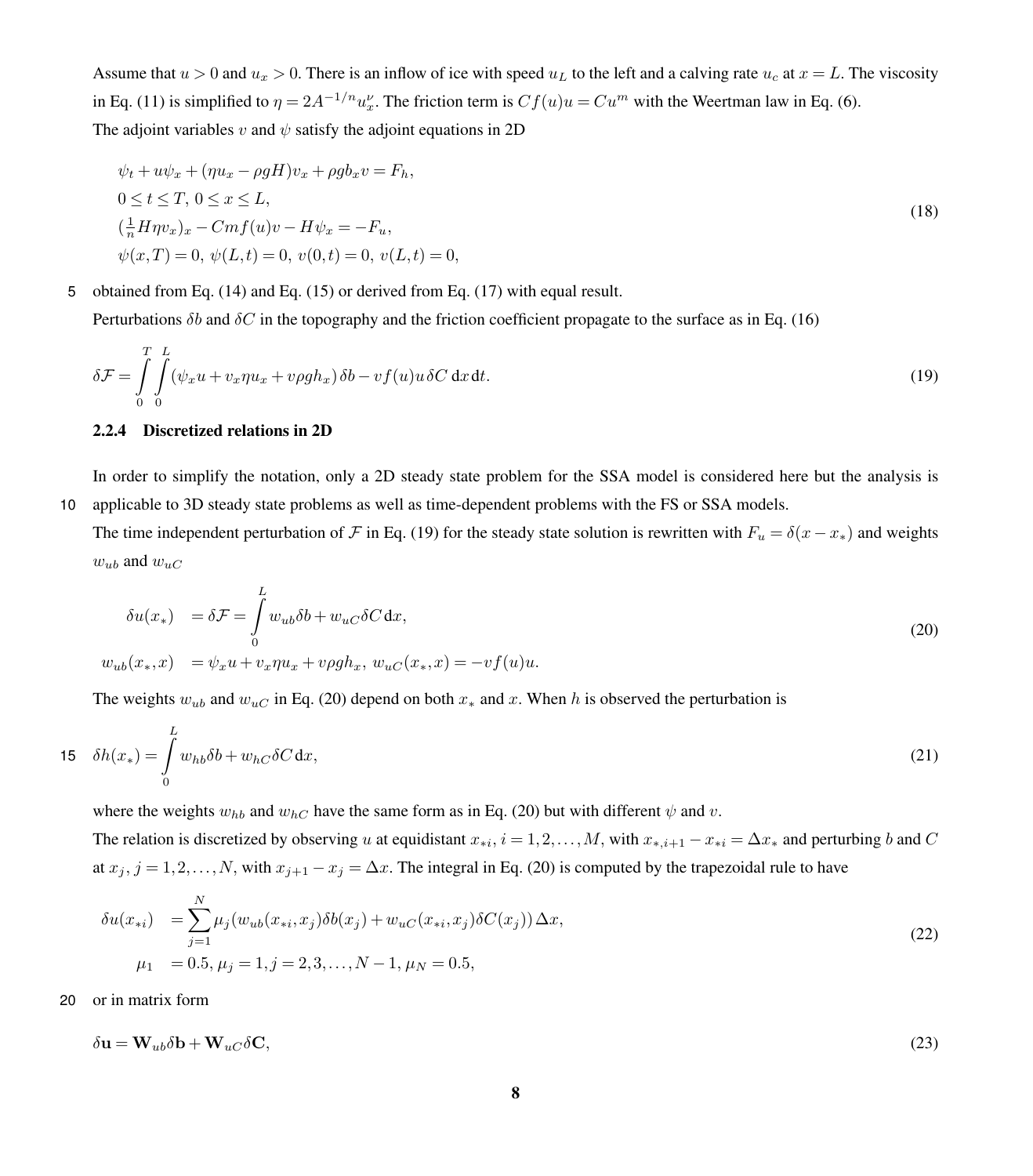with the matrix elements

<span id="page-8-1"></span>
$$
W_{ubij} = \mu_j w_{ub}(x_{*i}, x_j), W_{uCij} = \mu_j w_{uC}(x_{*i}, x_j),
$$
  

$$
i = 1, 2, ..., M, j = 1, 2, ..., N.
$$

In the same manner, there are matrices  $W_{hb}$  and  $W_{hc}$  connecting  $\delta h$  with  $\delta b$  and  $\delta C$ 

$$
\delta h = \mathbf{W}_{hb}\delta \mathbf{b} + \mathbf{W}_{hc}\delta \mathbf{C}.\tag{24}
$$

5 [T](#page-26-13)he sensitivity of u to changes in b and C on  $\omega$  is given by the singular value decomposition (SVD) of  $W_{ub}$  and  $W_{uc}$  [\(Golub](#page-26-13) [and Van Loan](#page-26-13) [\(1989\)](#page-26-13)) defined by

$$
\mathbf{W}_{ub} = \mathbf{U}_{ub}\mathbf{\Sigma}_{ub}\mathbf{V}_{ub}^T,\, \mathbf{W}_{uC} = \mathbf{U}_{uC}\mathbf{\Sigma}_{uC}\mathbf{V}_{uC}^T,
$$

where  $U_{ub}$  and  $U_{uc}$  are of size  $M \times M$  and  $V_{ub}$  and  $V_{uc}$  are of size  $N \times N$ . A summary of the properties of the SVD are found in the Appendix.

- 10 Consider the case when  $\delta b = 0$  in [\(23\)](#page-7-2). The relation between  $\delta u$  and  $\delta C$  is well behaved in Eq. (23) if all the singular values  $\sigma_{uCi}$  of  $\mathbf{W}_{uC}$  are of similar size, but if some of them are much smaller than the other ones with  $\sigma_{Ci} \ll \sigma_{C1}$ ,  $i = J, J +$  $1,\ldots,\min(M,N)$ , then the relation is ill-conditioned. A large perturbation in C may then result in a hardly visible perturbation at the surface and a small observed perturbation in  $u$  may correspond to a large perturbation at the base. The same conclusions apply to  $W_{ub}$  and  $\sigma_{ubi}$  in the relation between  $\delta u$  and  $\delta b$  and to the sensitivity matrices  $W_{hb}$  and  $W_{hc}$  when  $F_h = \delta(x-x_*)$ .
- 15 The transfer functions in [Gudmundsson](#page-26-9) [\(2003,](#page-26-9) [2008\)](#page-26-10) between perturbations in b and C at the base and the observations u and  $h$  at the top are determined by linearization and Fourier transformation in a slab geometry. The transfer function for different wave numbers corresponds to the singular values in our analysis.

#### 2.2.5 Relation to the inverse problem

The sensitivity problem and the inverse problem are related. Assume that there are  $M$  observations of the velocity  $\mathbf{u}_{\text{obs}}$  at the

20 surface of the ice at  $x_i$  and we want to derive the corresponding friction coefficient C at j locations. With C we observe u at the top at the same coordinates. Then we seek a correction  $\delta C$  of C at N points such that  $\mathbf{u} + \delta \mathbf{u}$  approaches  $\mathbf{u}_{obs}$ . By [\(23\)](#page-7-2),

$$
\mathbf{u} - \mathbf{u}_{\text{obs}} = \delta \mathbf{u} = \mathbf{W}_{uC} \delta \mathbf{C},\tag{25}
$$

<span id="page-8-0"></span>and  $\delta$ C is chosen such that  $\|\mathbf{u} - \mathbf{u}_{obs}\|$  is minimized. This problem is a linear least squares problem. Expressed with the SVD and the generalized inverse  $\Sigma_{uC}^{-1}$ , the solution is

$$
25 \quad \delta \mathbf{C} = \mathbf{V}_{uc} \mathbf{\Sigma}_{uc}^{-1} \mathbf{U}_{uc}^T (\mathbf{u} - \mathbf{u}_{obs}), \tag{26}
$$

see [Golub and Van Loan](#page-26-13) [\(1989\)](#page-26-13) and the Appendix. The solution can be improved iteratively with updates of C and u by  $C_{k+1} = C_k + \delta C$  and  $u_{k+1} = u_k + \delta u$ , computing a new  $W_{uC}$  and so on.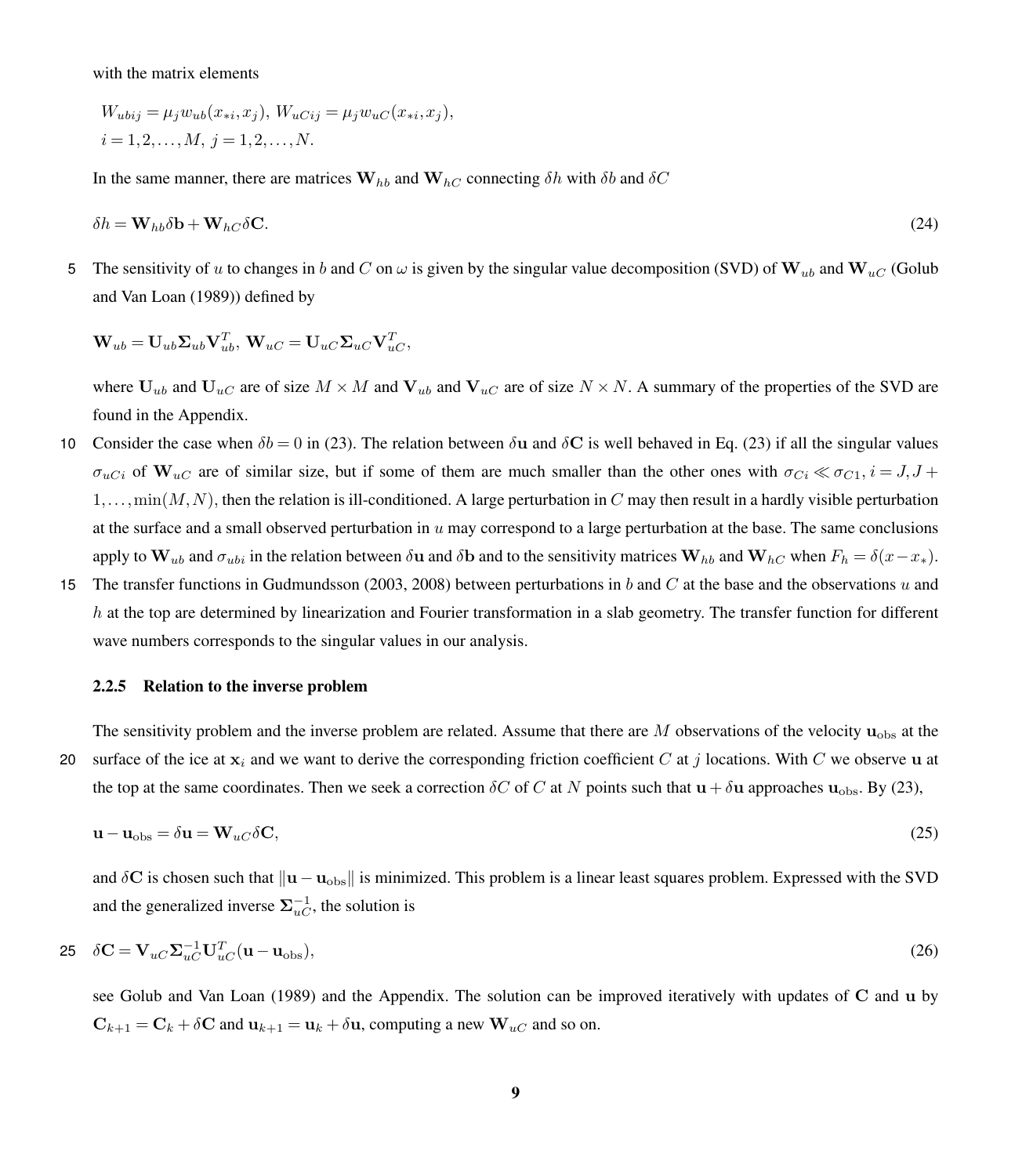The relation between the transfer matrix and the inversion problem is illustrated by [\(26\)](#page-8-0) but a more efficient optimization [m](#page-26-1)ethod is based on the gradient of the objective function  $\|\mathbf{u} - \mathbf{u}_{obs}\|$ . It is the standard method for inversion in e.g. [Gillet-](#page-26-1)[Chaulet et al.](#page-26-1) [\(2016\)](#page-26-1); [Isaac et al.](#page-26-2) [\(2015\)](#page-26-2); [Petra et al.](#page-27-2) [\(2012\)](#page-27-2) and the gradient is computed using the adjoint solution with  $F({\bf u}) = ||{\bf u} - {\bf u}_{\rm obs}||^2.$ 

# <span id="page-9-0"></span>5 3 Results

In the numerical experiments we use a 2D constant downward-sloping bed with an ice profile from the MISMIP benchmark project in [Pattyn et al.](#page-27-15) [\(2012\)](#page-27-15). The bedrock elevation in meters is given as

<span id="page-9-1"></span>
$$
b(x) = 720 - 778.5 \times \frac{x}{750 \text{ km}}.\tag{27}
$$



**Figure 1.** The initial ice geometry with height h (blue), ice base b (orange), and ocean bathymetry (black). The domains in Eq.[\(2\)](#page-3-2) are the ice domain  $\Omega$  between the blue and orange curves, the upper surface  $\Gamma_s$  in blue, the lower boundary on the bedrock  $\Gamma_b$  and on water  $\Gamma_w$  in orange,  $\Gamma_u$  at  $x = 0$  and  $\Gamma_d$  at  $x = L = 1.6 \times 10^6$  m.

The initial configuration of the ice is a steady state solution achieved by the FS model using Elmer/Ice [\(Gagliardini et al.](#page-26-6) [\(2013\)](#page-26-6)) 10 with  $A = 1.38 \times 10^{-24} \text{ s}^{-1} \text{Pa}^{-3}$  $A = 1.38 \times 10^{-24} \text{ s}^{-1} \text{Pa}^{-3}$  $A = 1.38 \times 10^{-24} \text{ s}^{-1} \text{Pa}^{-3}$  with a grounding line position at  $x_{GL} = 1.053 \times 10^6 \text{ m}$  shown in Fig. 1. The Weertman type friction law in Eq. [\(6\)](#page-3-1) in the forward problem has the exponent  $m = 1/3$  and a constant friction coefficient  $C_0 = 7.624 \times$  $10^6$  m<sup>-1/3</sup>s<sup>1/3</sup>Pa. The remaining physical parameters are given in Table [1.](#page-10-0)

Without losing the generality in the friction law and to investigate the relation between the basal velocity and the stress, the friction law exponent in the adjoint problem is assumed to be  $m = 1$  and the coefficient is calculated from the forward

15 steady state solution by  $C(\mathbf{x}) = C_0 ||\mathbf{u}||^{-2/3}$ . The resulting friction law becomes  $Cf(\mathbf{u}) = C(\mathbf{x})$  which can be viewed as a linearization of the friction law at the steady state.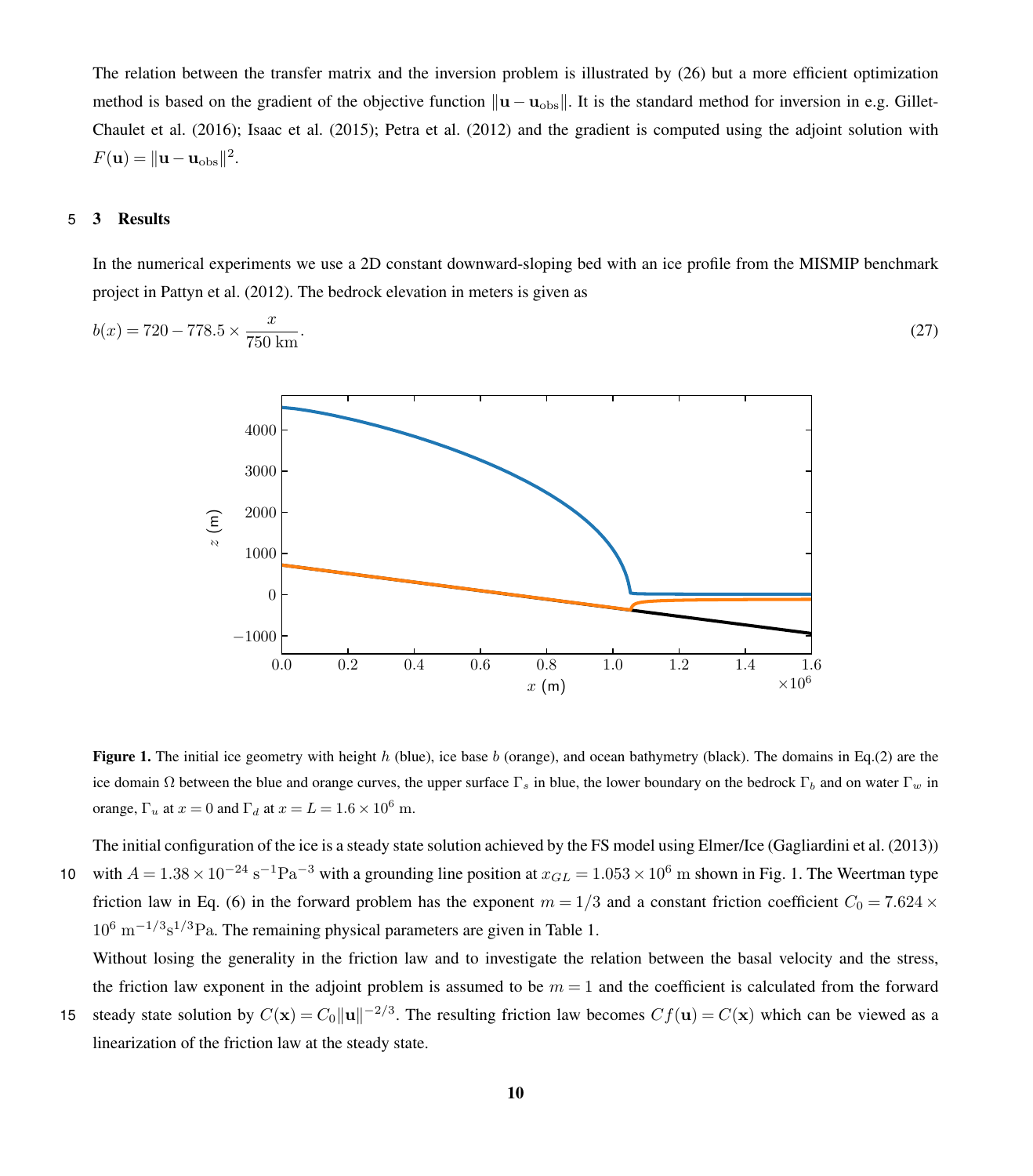| Parameter                         | Quantity                |
|-----------------------------------|-------------------------|
| $\rho_w = 1000 \text{ kg m}^{-3}$ | Water density           |
| $\rho_i = 900 \text{ kg m}^{-3}$  | Ice density             |
| $q = 9.8 \text{ m s}^{-2}$        | Acceleration of gravity |
| $n=3$                             | Flow-law exponent       |
| $a = 0.3$ m year <sup>-1</sup>    | Accumulation rate       |

<span id="page-10-0"></span>Table 1. The physical parameters of the ice.

# <span id="page-10-1"></span>3.1 Full Stokes model

A vertically extruded mesh is constructed for the given geometry with mesh size  $\Delta x = 1$  km yielding equidistant nodes in the horizontal direction. The number of vertical layers is set to 20 in the whole domain. Only the grounded ice is considered in the adjoint problem and Dirichlet boundary conditions on u are used for the lateral boundaries  $\Gamma_d$  and  $\Gamma_u$  at the grounding line 5  $x = x_{GL}$  and the ice divide  $x = 0$ .

The forward and adjoint FS problems are solved using the finite element code Elmer/Ice [\(Gagliardini et al.](#page-26-6) [\(2013\)](#page-26-6)) with P1-P1 [q](#page-26-14)uadrilateral element and Galerkin Least Squares stabilization for the Stokes equation and a bubble stabilization [\(Baiocchi](#page-26-14) [et al.](#page-26-14) [\(1993\)](#page-26-14)) for the adjoint advection equation. The feature to solve the adjoint time dependent equations has been added to Elmer/Ice. The Dirac delta is approximated by a linear basis function with the amplitude  $1/\Delta x$ .

10 The time stepping scheme for the forward and adjoint transient problems is the implicit Euler method with a constant time step  $\Delta t = 1$  year. The adjoint equation is solved backward in time from the final time  $t = T$  to  $t = 0$ . The steady state of the adjoint equations is computed by neglecting the time derivative term in the adjoint surface equation Eq. [\(8\)](#page-4-0) and solving the corresponding linear system of equations for  $\psi$  and v.

Both transient and steady state simulations are run with pointwise observations of the horizontal velocity  $u_1$  and surface

<sup>15</sup> elevation h at different x<sup>∗</sup> positions on the top surface. The time interval for the transient solutions is [0,1] covered by one forward timestep  $\Delta t$  from 0 to 1 and one backward timestep from 1 to 0.

The multiplier  $\psi$  only acts as the amplitude of the external force on  $\Gamma_s$  and h is an approximate normal vector pointing inward on  $\Gamma_s$  in the adjoint FS equation Eq. [\(8\)](#page-4-0). The size of  $\psi$ h is several orders of magnitude smaller than 1, the coefficient in front of  $\delta(x-x_*)$  in F<sub>u</sub>. Consequently, in the u<sub>1</sub>-response case, the adjoint solution v is mainly influenced by the observation function

20 F<sub>u</sub>. However, in the h-response case with  $F_u = 0$ , the adjoint solution v is determined by  $\psi$ h and the solution would be v = 0 if we did not solve the adjoint advection equation for  $\psi$ .

The adjoint solutions  $v_1$  at  $\Gamma_b$  of all the four cases are concentrated at the observation points. The vertical component  $v_2$  shares the same feature as  $v_1$  due to the boundary condition  $\mathbf{n} \cdot \mathbf{v} = 0$  on  $\Gamma_b$ . Therefore, the weights Tu $\cdot \mathbf{T} \mathbf{v}$  in Fig. [2](#page-11-0) are also confined to the neighborhood of  $x_*$ . The negative weights obtained in the  $u_1$ -response cases imply that an increase in the basal friction

25 coefficient results in a decrease of the surface velocity. The amplitude of the weights grows rapidly toward the grounding line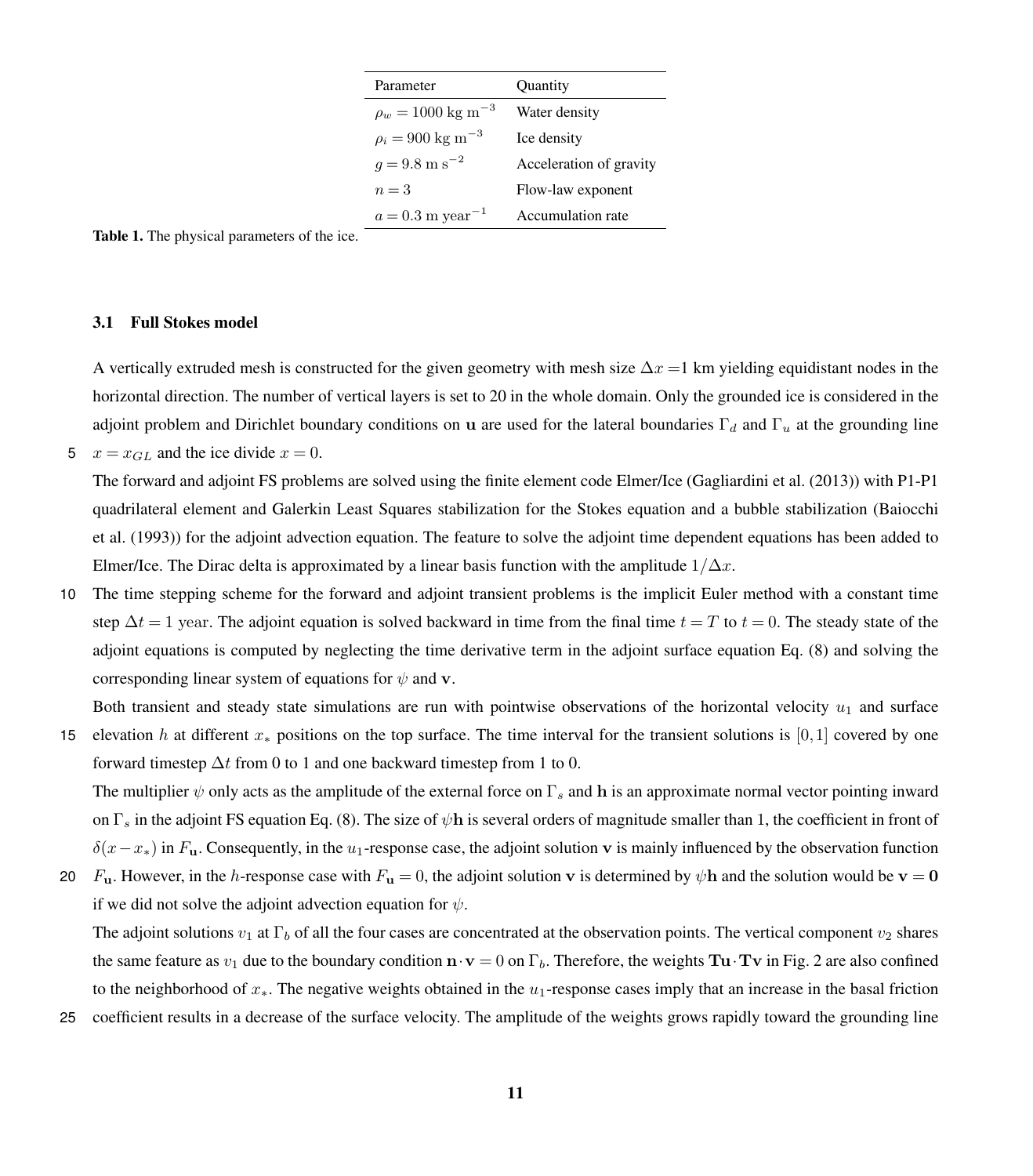<span id="page-11-0"></span>

**Figure 2.** Comparison of the weights  $Tu \cdot Tv$  in Eq. [\(10\)](#page-4-4) for perturbations  $\delta C$  at different observation points  $x_* = 0.25 \times 10^6, 0.5 \times 10^6, 0.7 \times$  $10^6$  and  $0.9 \times 10^6$  (blue, orange, green, and pink). *Upper panels*: transient simulations; *lower panels*: steady states. *Left panels*:  $w_{uC}$  with pointwise u response; *right panels*:  $w_{hC}$  with pointwise h response.

in all four cases in the figure. In fact, the contribution of the weight function to the observed variables  $u_1$  can be viewed as a convolution of the perturbation in  $C(x)$  with a narrow Gaussian  $w_{uC}(x_*,x)$  in Eq. [\(20\)](#page-7-1) after a proper scaling in the left panels of Fig. [2.](#page-11-0)

The amplitude of the perturbation at the surface depends on the wavelength  $\lambda$  of the perturbation at the base. The shorter  $\lambda$ 5 is, the smaller the amplitude is. Introduce a stationary perturbation  $\delta C(x) = \epsilon C_0 \cos(2\pi(x - x_*)/\lambda)$  with a constant  $C_0$  and a small  $\epsilon \ll 1$ . Then the change in the steady state solution  $u_1$  at the surface is according to Eq. [\(10\)](#page-4-4)

<span id="page-11-1"></span>
$$
\delta u_1(x_*,\lambda) = \int_0^L \epsilon C_0 \mathbf{T} \mathbf{u} \cdot \mathbf{T} \mathbf{v} \cos(\frac{2\pi(x - x_*)}{\lambda}) dx.
$$
 (28)

The same relation holds for  $\delta h(x_*)$  but with a different v. Let  $\rho$  be a measure of the width of the weight function for the steady state in Fig. [2](#page-11-0) which is about  $10^5$ . When  $\lambda$  is large compared to  $\varrho$  then

$$
10 \quad \delta u_1(x_*, \lambda) \approx \delta u_{1,\infty}(x_*) = \lim_{\lambda \to \infty} \delta u_1(x_*, \lambda) = \epsilon C_0 \int_0^L \mathbf{T} \mathbf{u} \cdot \mathbf{T} \mathbf{v} \, \mathrm{d}x,\tag{29}
$$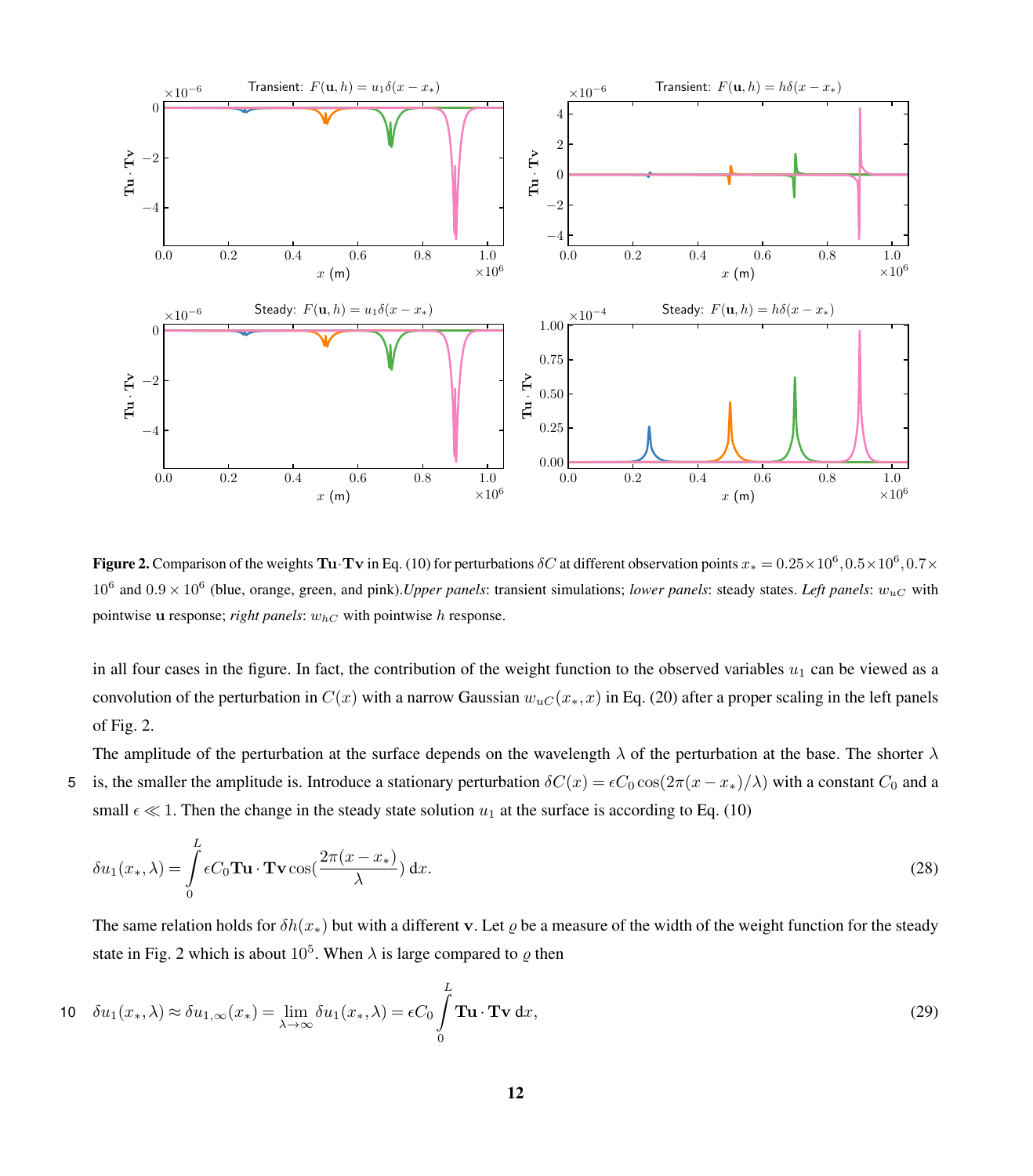which is a constant value for long  $\lambda$ , and the perturbation can be observed at the surface. If the wavelength of the basal perturbation is short compared to  $\varrho$ , then it is damped before it reaches the surface and the effect of  $\delta C$  on  $u_1$  and h is small. In Fig. [3,](#page-12-0)  $\delta u_1(x_*,\lambda)$  and  $\delta u_{1,\infty}(x_*)$  are compared at  $x_* = 0.9 \times 10^6$ . When  $\lambda > \varrho$  then  $\delta u_1(x_*,\lambda) \approx \delta u_{1,\infty}(x_*)$ . Suppose that  $\lambda = 2 \times 10^4$ . Then  $\delta u_1(x_*,\lambda)$  is about  $0.02\delta u_{1,\infty}(x_*)$  and probably hard to observe and  $\delta h(x_*,\lambda) \approx 0.2\delta h_\infty(x_*)$ . Similar 5 conclusions are drawn theoretically in [Gudmundsson](#page-26-9) [\(2003,](#page-26-9) [2008\)](#page-26-10) using Fourier analysis and experimentally in [Sun et al.](#page-28-4) [\(2014\)](#page-28-4).

<span id="page-12-0"></span>

Figure 3. The response at  $\Gamma_s$  with different wavelengths  $\lambda$  in the perturbation of C in Eq. [\(28\)](#page-11-1). *Left panel*:  $\delta u_1(x_*,\lambda)/\delta u_{1,\infty}(x_*)$ ; *right panel*:  $\delta h(x_*,\lambda)/\delta h_{\infty}(x_*)$ .

We perform a pair of experiments to compare the results from perturbing the forward equation and the prediction by the adjoint solutions. A relative 1% perturbation  $\delta C(x)$  is added at  $x \in [0.9, 1.0] \times 10^6$  m to the friction coefficient  $C(x)$ . The differences between the forward FS solutions with and without the perturbation after one year are shown in Fig. [4](#page-13-0) marked as 'perturbed'.

10 The 'predicted' perturbations are computed from the solutions of the adjoint equation by varying  $x_*$  along the x-axis and inserting into Eq. [\(10\)](#page-4-4). Each red dot in Fig. [4](#page-13-0) corresponds to one single observation at  $x_*$ . Both the  $u_1$  and h predictions are in good agreement with the forward perturbations.

# 3.2 SSA

The same MISMIP benchmark experiment as in Sect. [3.1](#page-10-1) is solved by the SSA on a one dimensional uniform grid with mesh

- 15 size  $\Delta x = 1$  km using standard finite difference methods implemented in MATLAB. The time derivatives are discretized by the implicit Euler method with a constant time step  $\Delta t = 1$  year as in Sect. [3.1.](#page-10-1) An upwind scheme is used for the spatial derivatives in the forward and adjoint advection equations to stabilize the numerical solutions. Replacing the Dirac delta with a Gaussian a few grid points wide in order to smoothen the observation function and avoid numerical oscillations in the solution has no major effect on the solutions.
- 20 The numerical solution of the forward SSA equations Eq. [\(17\)](#page-6-2) is compared to the analytical approximations in the Appendix Eq. [\(A1\)](#page-24-1) in Fig. [5.](#page-14-0) The detailed derivation of the analytical solutions in the Appendix are found in [Cheng and Lötstedt](#page-26-5) [\(2019\)](#page-26-5).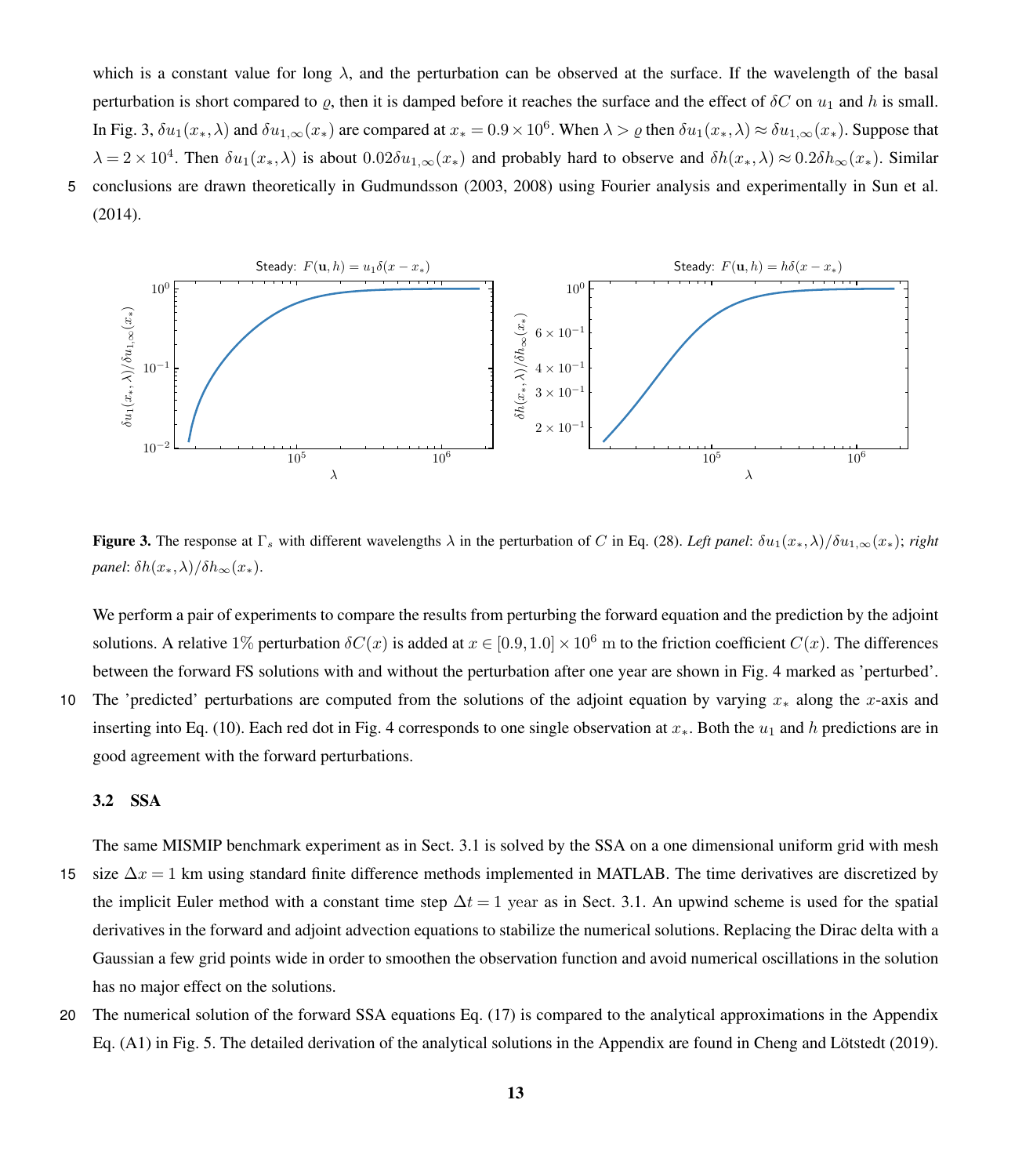<span id="page-13-0"></span>

**Figure 4.** The changes on the horizontal velocity  $u_1$  (upper panel) and surface elevation h (lower panel) in FS after one year with 1% perturbation on  $C(x)$  at  $x \in [0.9, 1.0] \times 10^6$  m. Solid lines are the differences between the steady state and perturbed transient solutions in Eq. [\(5\)](#page-3-0). Red dots are the estimated perturbation using Eq. [\(10\)](#page-4-4).

The analytical approximation of u is poor to the right of  $x_{GL}$  for the floating ice in Fig. [5](#page-14-0) but we are only interested in the solution for the grounded ice. The reason for the error in the analytical solution of  $u$  is that  $H$  is assumed to be constant for  $x > x_{GL}$ . The analytical solution for H catches the fast decrease when x approaches  $x_{GL}$  from the left. Another solution for  $x > x_{GL}$  is found in [Greve and Blatter](#page-26-0) [\(2009\)](#page-26-0) assuming that the thickness depends linearly on x.

- 5 The weight functions  $w_{uC}$  and  $w_{hC}$  in Fig. [6](#page-15-0) have the same non-zero pattern as v since they are equal to  $-vu<sup>m</sup>$  in Eq. [\(20\)](#page-7-1). Each one of these weights  $w_{uC}$  or  $w_{hC}$  corresponds to the sensitivity of the observation at  $x_*$  with respect to the change in  $C(x)$  which is one row in the weight matrices  $W_{uC}$  or  $W_{hC}$  in Eq. [\(23\)](#page-7-2) and Eq. [\(24\)](#page-8-1). The analytical weight functions in Eq. [\(A3\)](#page-25-0) and Eq. [\(A5\)](#page-25-1) at  $x_* = 0.7 \times 10^6$  m are included in the steady state figures for comparison. In the transient SSA simulations, the sensitivity is similar to those in the adjoint FS solutions in Fig. [2](#page-11-0) increasing towards the grounding line. Such
- 10 an increased sensitivity is also noted in [Kyrke-Smith et al.](#page-26-12) [\(2018\)](#page-26-12); [Leguy et al.](#page-27-16) [\(2014\)](#page-27-16). However, in the steady state cases, the weight functions indicate only an upstream effect of  $C(x)$ . In other words, the perturbation in  $C(x)$  at point x can only influence the steady state solutions to the left of this point. This is true as long as the effect of the grounding line migration is neglected. The  $\delta C$  weights for u responses are all negative implying that an increase of C leads to decrease of u, but the steady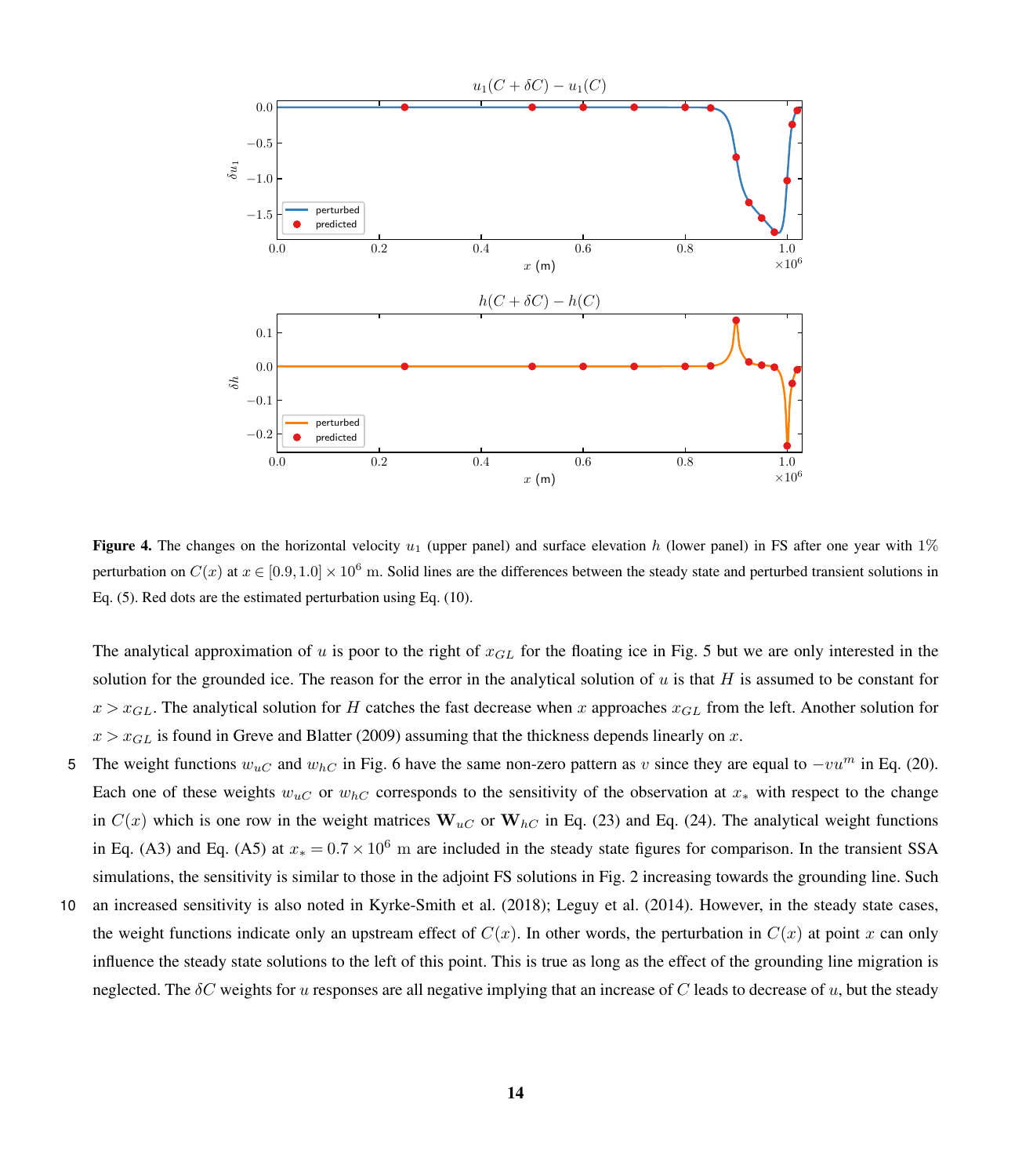<span id="page-14-0"></span>

Figure 5. Comparison of the steady state numerical solutions of the SSA velocity u and the thickness  $H$  in Eq. [\(17\)](#page-6-2) (orange) and the analytical solutions in Eq. [\(A1\)](#page-24-1) (blue).

state surface elevation h rises when  $C$  is increased. The weights for the transient problem have similar shape for the FS and SSA models in Figs. [2](#page-11-0) and [6.](#page-15-0)

The weight functions  $w_{ub}$  and  $w_{hb}$  for  $\delta b$  are localized at the observation position  $x_*$  in all the four cases in Fig. [7](#page-16-0) which implies that the inverse problems may be well posed. The black dashed lines in the two lower panels are the analytical expressions of

- 5 the weight functions at  $x_* = 0.7 \times 10^6$  m in Eq. [\(A3\)](#page-25-0) and Eq. [\(A5\)](#page-25-1) with a hat function of width  $2\Delta x$  at the base to approximate the Dirac delta. The analytical solutions almost coincide with the numerical solutions. The steady state weight functions are non-zero to the right of  $x_*$  corresponding to the integral in [\(A5\)](#page-25-1). There is a detailed view of the steady state  $\delta b$  weights for  $x > x<sub>*</sub>$  in Fig. [8.](#page-16-1) The weights of  $\delta b$  have similar structures as the  $\delta C$  weights. The analytical solutions in Eq. [\(A3\)](#page-25-0) and Eq. [\(A5\)](#page-25-1) suggest that  $w_{ub}/w_{uC} \approx w_{hb}/w_{hC} \approx (m+1)C/H$  for  $x \neq x_*$ .
- 10 The same perturbation on  $C(x)$  as in Fig. [4](#page-13-0) is imposed in the SSA simulations. The perturbed solutions after one year and 15,000 years (which is close to a steady state) are computed with the forward equations and then the reference solutions at the steady state without any perturbation are subtracted. This difference is compared to the perturbations obtained with the adjoint equations as in Fig. [4.](#page-13-0) In the one year perturbation experiment in Fig. [10,](#page-18-1) the transient weight functions in the upper panels in Fig. [6](#page-15-0) are used for the sensitivity estimates. The weight functions in the upper panels of Fig. [7](#page-16-0) predict the response in Fig. [11.](#page-19-0)
- 15 The corresponding comparisons for the steady state problem are made in Figs. [12](#page-20-0) and [13](#page-21-1) with the weights in the lower panels of Figures [6](#page-15-0) and [7.](#page-16-0) The analytical solutions of the steady state perturbations from [\(A3\)](#page-25-0) and [\(A5\)](#page-25-1) are shown with black dashed lines in these two figures.

The rapid change of  $\delta h$  in Figs. [10](#page-18-1) and [11](#page-19-0) is explained by the shape of the weight functions in the upper right panels of Figs. [6](#page-15-0) and [7.](#page-16-0) The weights can be approximated by  $-\theta(x,t)\delta'(x-x_*)$  for some  $\theta > 0$ . Then the surface response will be

$$
20 \quad \delta h(x_*) = \int\limits_0^T \int\limits_0^L -\theta(x,t)\delta'(x-x_*)\delta C(x) \, \mathrm{d}x \mathrm{d}t = \int\limits_0^T (\theta \delta C)'(x_*,t) \, \mathrm{d}t,
$$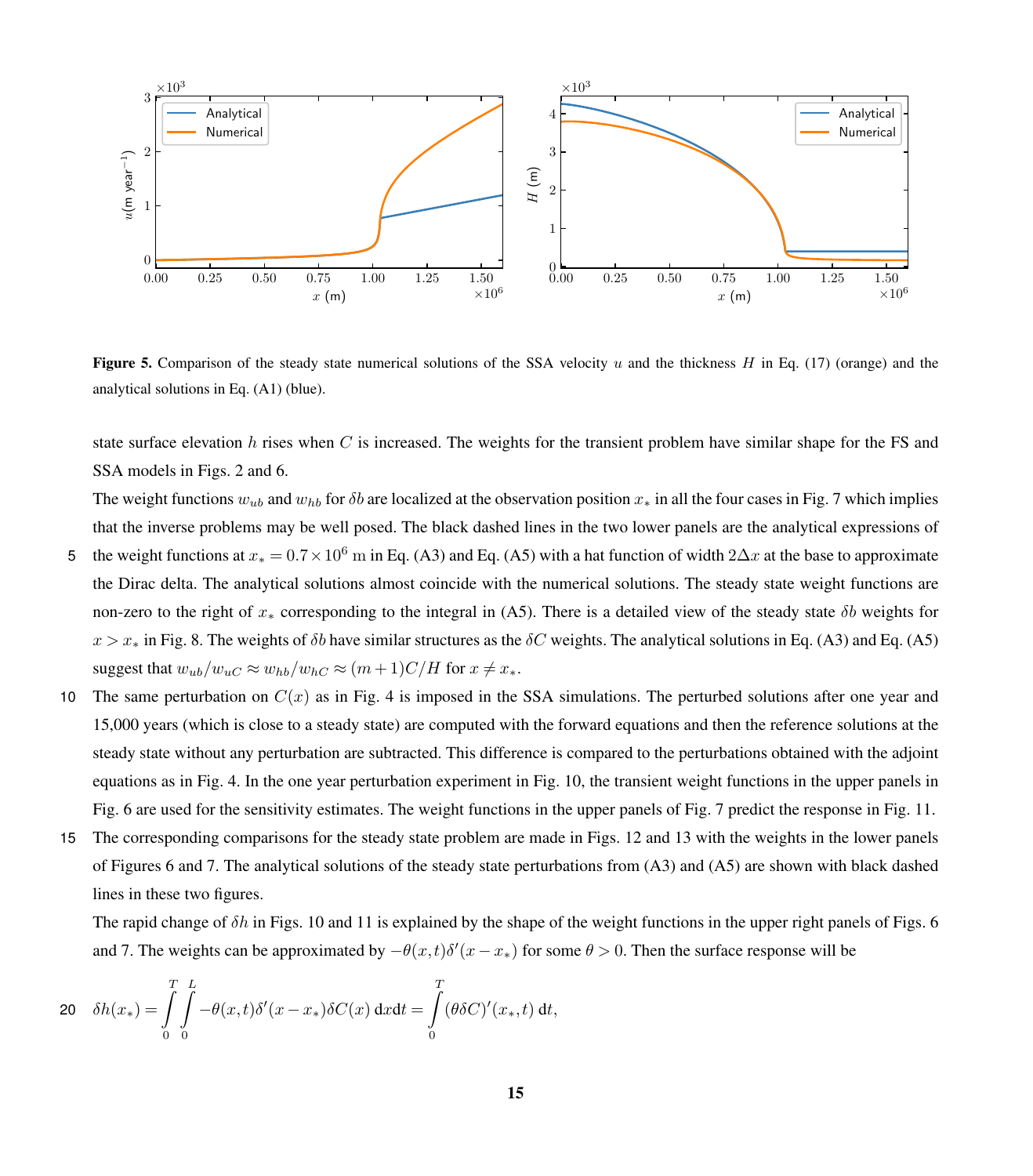<span id="page-15-0"></span>

Figure 6. Comparison of the weights  $w_{uC}$  and  $w_{hC}$  for SSA in Eq. [\(19\)](#page-7-0) for perturbations  $\delta C$  with  $m = 1$  at different observation points  $x_*=0.25\times10^6, 0.5\times10^6, 0.7\times10^6$  and  $0.9\times10^6$  (blue, orange, green, and pink). The black dashed line in the lower panels are  $w_{uC}$  and  $w_{hC}$  computed from the analytical solutions of u in Eq. [\(A1\)](#page-24-1) and v in Eq. [\(A2\)](#page-25-2) and Eq. [\(A4\)](#page-25-3) at  $x_* = 0.7 \times 10^6$ . Upper panels: transient simulations; *lower panels*: steady states. *Left panels*:  $w_{uC}$  for pointwise **u** response; *right panels*:  $w_{hC}$  for pointwise h response.

where  $\delta C$  jumps discontinuously at  $x = 0.9 \times 10^6$  and  $x = 1.0 \times 10^6$ . The same phenomenon is found for FS in Fig. [4](#page-13-0) with an explanation in Fig. [2.](#page-11-0)

The perturbations  $\delta u$  and  $\delta h$  in the steady state in Fig. [12](#page-20-0) have discontinuous derivatives  $\delta u_x$  and  $\delta h_x$  where  $\delta C$  has jumps. This is explained by the integral terms in [\(A3\)](#page-25-0) and [\(A5\)](#page-25-1). The discontinuities in the upper panel of Fig. [13](#page-21-1) are caused by the

5 jumps in  $\delta b$  at  $0.9 \times 10^6$  and  $1.0 \times 10^6$  and the first term in [\(A3\)](#page-25-0). The jumps in  $\delta h$  in the lower panel of Fig. [13](#page-21-1) are due to the first term in [\(A5\)](#page-25-1).

All the predicted solutions from the adjoint SSA are in good agreement with the forward perturbation.

The inverse problem of the steady state for the friction coefficient may not be well-posed since the weights are all positive from  $x_*$  to  $x_{GL}$ . This is verified by checking the singular values of the sensitivity matrices  $W_{uC}$  and  $W_{hC}$  in Fig. [9](#page-17-0) where the

10 largest and smallest singular values of  $\Sigma_{uC}$  are  $10^{-4}$  and  $10^{-12}$  with a large quotient  $\sigma_{uC1}/\sigma_{uCN}$  and the span of the singular values of  $\Sigma_{hC}$  is from 10<sup>-4</sup> to 10<sup>-8</sup> (which is better).

The singular values of the sensitivity matrices  $W_{ub}$  and  $W_{hb}$  in Fig. [9](#page-17-0) are in the interval  $10^{-4}$  to  $10^{-7}$  from large to small. They are better conditioned than the sensitivity matrices for C. In particular,  $\Sigma_{hb}$  (in pink) in the h-response case has the lowest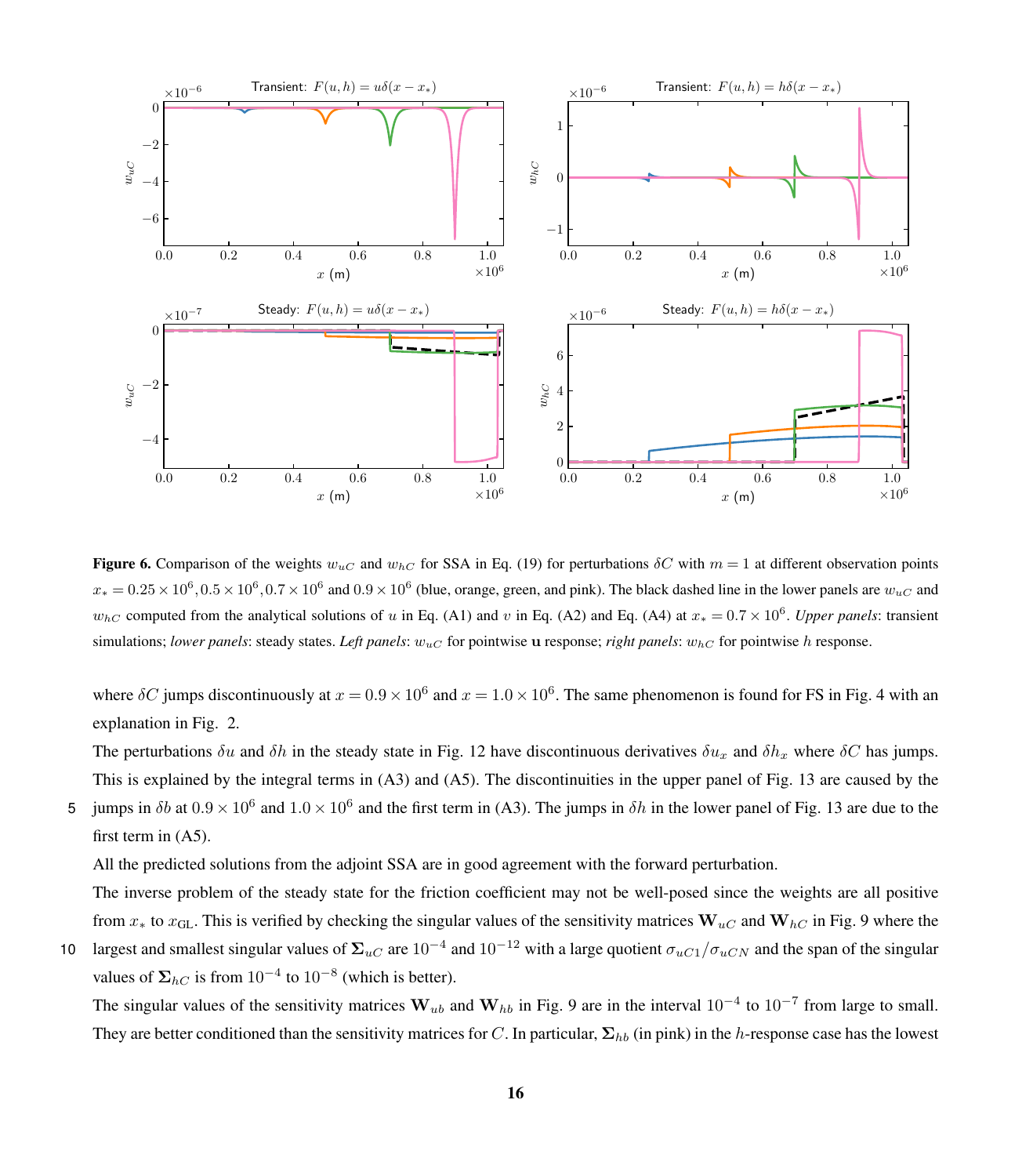<span id="page-16-0"></span>

**Figure 7.** Comparison of the weights  $w_{ub}$  and  $w_{hb}$  for SSA in Eq. [\(19\)](#page-7-0) for perturbations  $\delta b$  at different observation points  $x_* = 0.25 \times$  $10^6, 0.5 \times 10^6, 0.7 \times 10^6$  and  $0.9 \times 10^6$  (blue, orange, green, and pink). The black dashed line in the lower panels are the weights of  $\delta b$  in Eq. [\(A3\)](#page-25-0) and Eq. [\(A5\)](#page-25-1) at  $x_* = 0.7 \times 10^6$ . *Upper panels*: transient simulations; *lower panels*: steady states. *Left panels*:  $w_{ub}$  for pointwise **u** response; *right panels*:  $w_{hb}$  for pointwise h response.

<span id="page-16-1"></span>

Figure 8. A close-up view of the steady state weights in the lower panels of Fig. [7.](#page-16-0)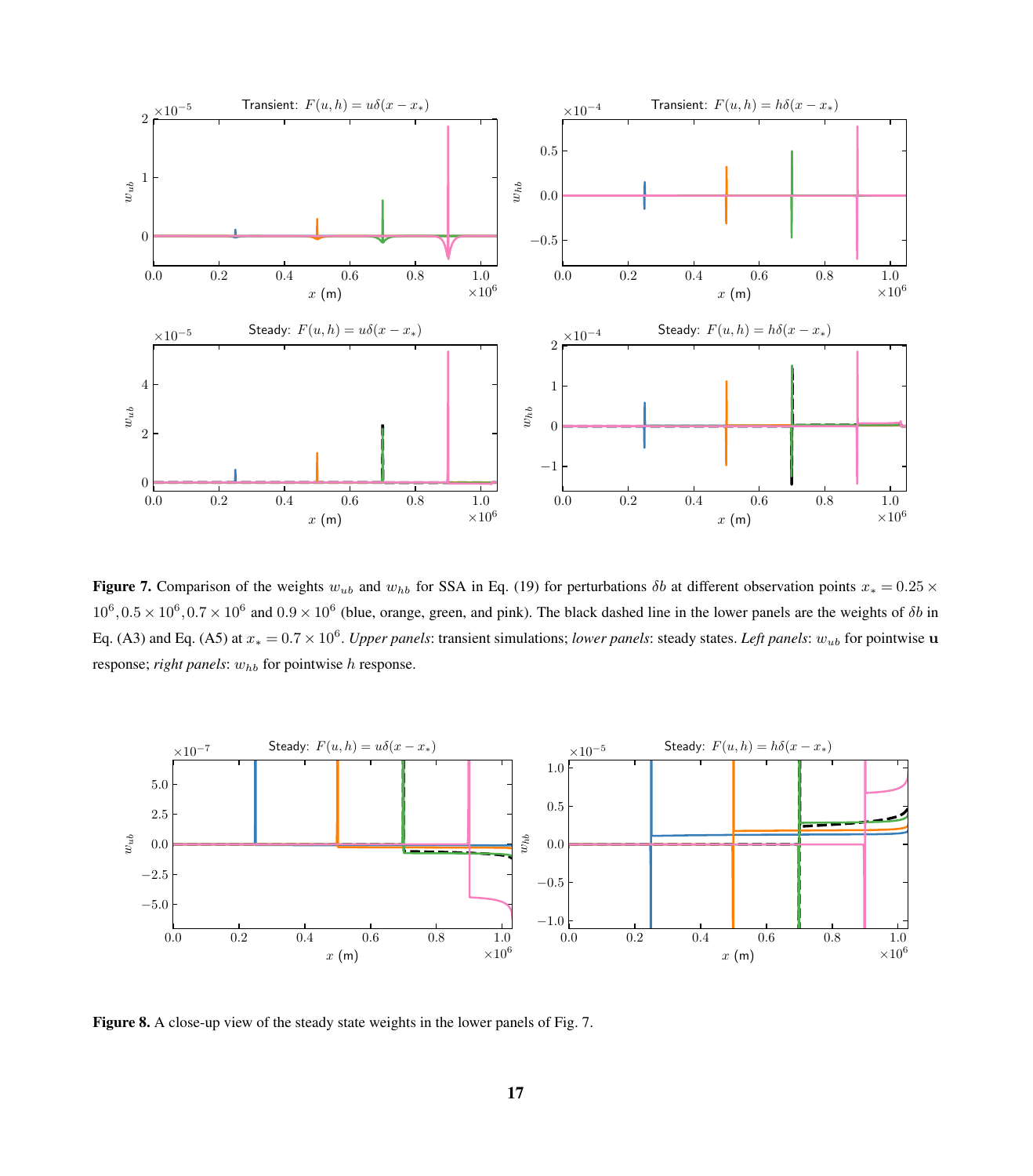<span id="page-17-0"></span>variation of the singular values. The inverse problem of solving for the topography b from the surface elevation h in the steady state setup is a well-posed problem compared to inferring  $C$  from  $u$ .



**Figure 9.** The singular values of the transfer matrices  $W_{uC}$ ,  $W_{hC}$ ,  $W_{ub}$  and  $W_{hb}$ .

Good approximations of the sensitivity matrices  $W_{uC}$ ,  $W_{hC}$ ,  $W_{ub}$  and  $W_{hb}$  are found in [\(A3\)](#page-25-0) and [\(A5\)](#page-25-1) at given  $x_{*i}$  and  $x_j$ as in [\(23\)](#page-7-2). If the basal topography is unperturbed at the same x coordinate as the observation point such that  $\delta b_* = 0$ , then the 5 contributions of  $\delta b$  and  $\delta C$  cannot be separated since they are both multiplied by the same weight except for a different scaling factor. This is in agreement with numerical investigations in [Kyrke-Smith et al.](#page-26-12) [\(2018\)](#page-26-12). It is shown in [Cheng and Lötstedt](#page-26-5) [\(2019\)](#page-26-5) that the perturbation in  $\delta u$  is proportional to the wavelength of  $\delta C$ . Perturbations with short wavelengths will not reach the surface. These conclusions are also drawn in numerical solutions of FS in [Kyrke-Smith et al.](#page-26-12) [\(2018\)](#page-26-12) and with transfer functions in the frequency space in [Gudmundsson](#page-26-10) [\(2008\)](#page-26-10). The perturbation in u due to  $\delta C$  increases with increasing u and decreasing 10 H. The sensitivity of  $\delta u$  and  $\delta h$  behaves in a better way if the observation at  $x_*$  is above the perturbation at x in the topography

- in [\(A3\)](#page-25-0) and [\(A5\)](#page-25-1). Then  $\delta b$  and its derivative directly affect the perturbations at the top of the ice. This is in agreement with the computed singular values in Fig. [9.](#page-17-0) This property is utilized in [van Pelt et al.](#page-27-13) [\(2013\)](#page-27-13) when the bottom topography is inferred from height data. Inferring the geometry of the base from such data is easier than inferring the slipperiness and C because of the first term in [\(A5\)](#page-25-1) and  $w_{hb}$  in the right column of Fig. [7.](#page-16-0)
- 15 The solution of the adjoint equations is simplified in the comparison in Fig. [14.](#page-22-0) In [MacAyeal](#page-27-1) [\(1993\)](#page-27-1), two simplifications are made. Firstly, the adjoint viscosity  $\tilde{\eta}$  in Eq. [\(14\)](#page-6-1) is approximated by the forward viscosity  $\eta$  in Eq. [\(11\)](#page-5-1). The factor  $1/n$  in the viscosity in the 2D stress equation Eq. [\(18\)](#page-7-3) is then replaced by 1. Secondly, the thickness H is fixed and the advection equation for  $\psi$  is not solved, which is equivalent to  $\nabla \psi = \mathbf{0}$  in the adjoint stress equation in Eq. [\(15\)](#page-6-0). Perturbations are introduced in C and  $u$  is observed for the transient case as in Fig. [10.](#page-18-1) The perturbed forward solutions are compared to the predicted
- 20 perturbations by the simplified adjoint SSA systems in Fig. [14,](#page-22-0) where the forward viscosity  $\eta$  is used in both cases. In the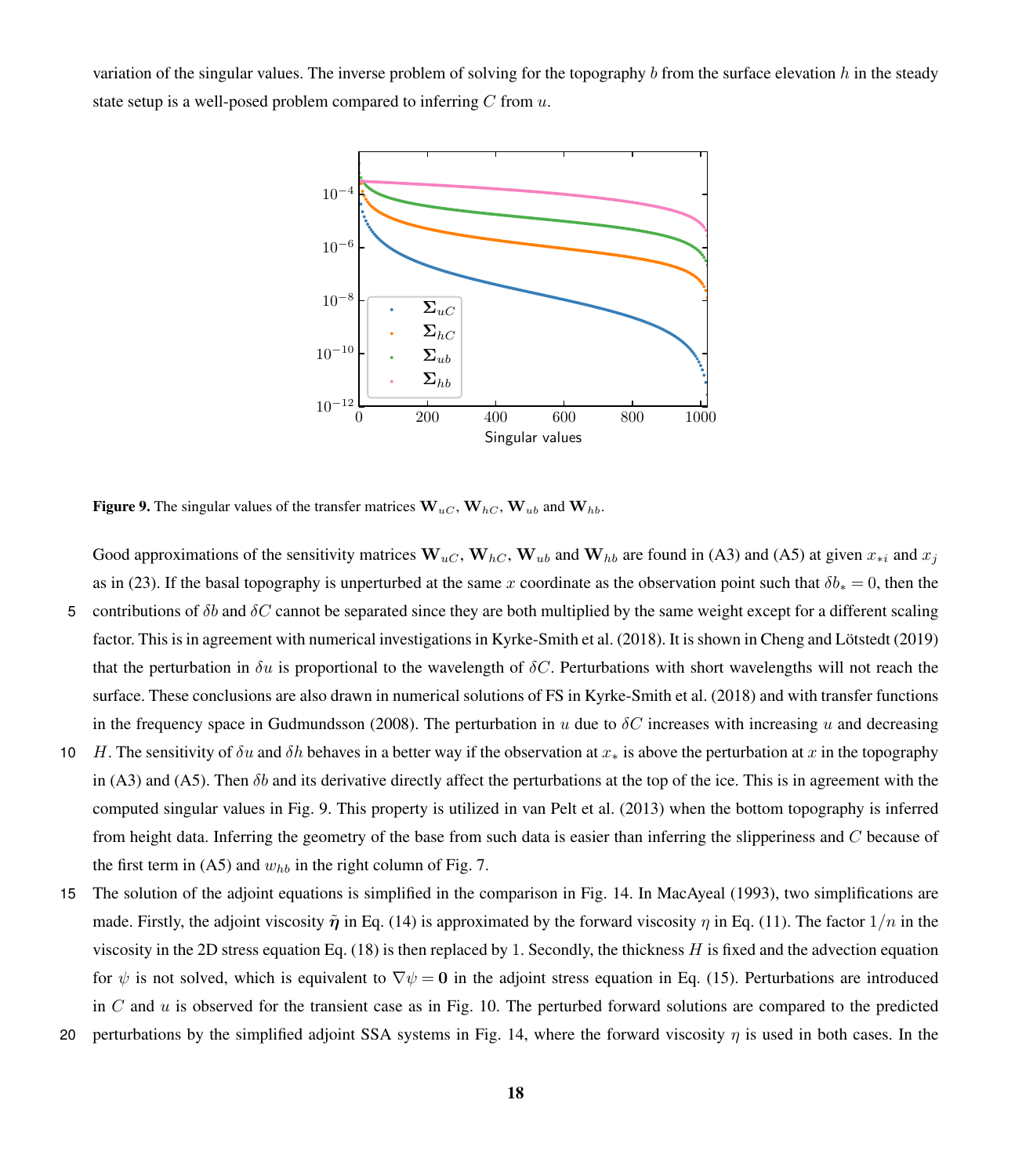<span id="page-18-1"></span>

**Figure 10.** The changes in the horizontal velocity u (upper panel) and surface elevation h (lower panel) for SSA after one year with  $1\%$ perturbation of  $C(x)$  in  $x \in [0.9, 1.0] \times 10^6$  m. Solid lines are the differences between the steady state and the perturbed solutions in Eq. [\(13\)](#page-5-0). Red dots represent the estimated perturbation using Eq. [\(15\)](#page-6-0).

upper panel of Fig. [14,](#page-22-0) the two equations of  $\psi$  and v are solved. In the lower panel, the advection equation of  $\psi$  is excluded from the system. The differences are small in this case compared to the full adjoint solution used in Fig. [10.](#page-18-1) The reason is that  $\psi, \psi_x$ , and  $H \eta u_x$  are small in Eq. [\(18\)](#page-7-3).

The singular values of the transfer matrices corresponding to the two simplifications are displayed in Fig. [15](#page-22-1) where the two 5 transfer matrices are denoted by  $\widetilde{W}_{uC}$  for the system coupling  $\psi$  and  $v$  and by  $\widehat{W}_{uC}$  for the adjoint equation without  $\psi$  with a fixed H. The singular values in  $\tilde{\Sigma}_{uC}$  are similar to those in  $\Sigma_{uC}$  in Fig. [9](#page-17-0) since the influence of the adjoint viscosity on the system is almost negligible. The transfer matrix  $\widehat{W}_{uC}$  has a better conditioning than  $\widetilde{W}_{uC}$ , although it is still worse than the best cases in Fig. [9.](#page-17-0) This implies that the inversion of steady state SSA without the height coupling may be an ill-posed problem. Regularization is necessary penalising oscillatory behavior at the base as in [Gagliardini et al.](#page-26-6) [\(2013\)](#page-26-6); [Petra et al.](#page-27-2) 10 [\(2012\)](#page-27-2).

## <span id="page-18-0"></span>4 Discussion

A few issues are discussed here related to the control method for estimating the parameter sensitivity.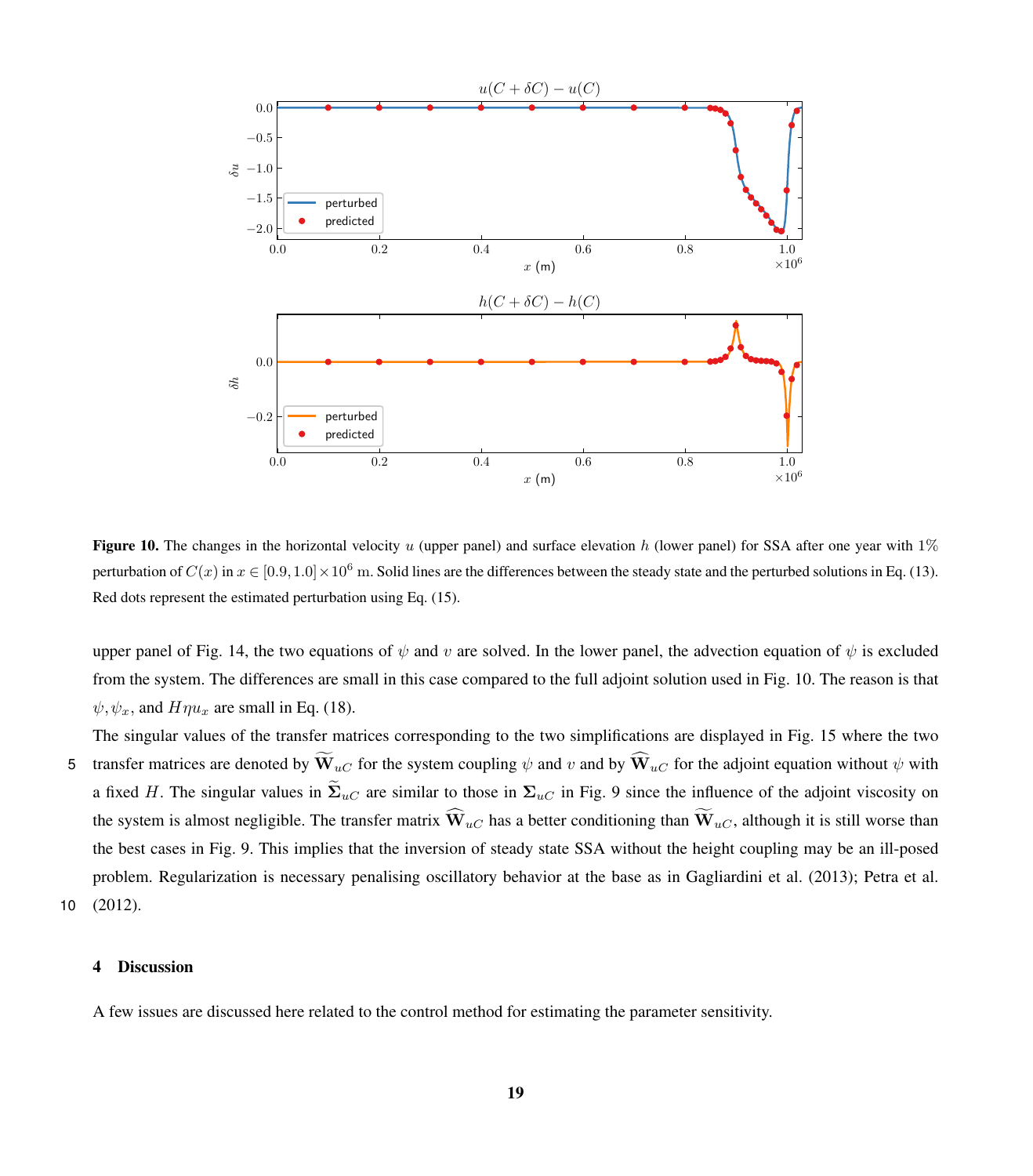<span id="page-19-0"></span>

Figure 11. The changes in the horizontal velocity  $u$  (upper panel) and surface elevation  $h$  (lower panel) for SSA after one year with 0.01 m perturbation of  $b(x)$  in  $x \in [0.9, 1.0] \times 10^6$  m. Solid lines are the differences between the steady state and the perturbed solutions in Eq. [\(13\)](#page-5-0). Red dots represent the estimated perturbation using Eq. [\(15\)](#page-6-0).

We solve the FS adjoint problem only one step backward in time to verify the numerical method due to limitations of the current framework of Elmer/Ice. It is possible but more complicated and expensive to solve the adjoint problem numerically for a large number of time steps K. This requires storing all the forward solutions  $(\mathbf{u}^i, p^i, h^i)$ ,  $i = 1, 2, ..., K$ , to be able to compute the adjoint solutions  $(v^i, q^i, \psi^i)$ ,  $i = K, K - 1, ..., 1$ , which may be prohibitive in 3D. Since the data to be stored in 5 the SSA model is one dimension lower, we are able to solve the adjoint problem backward in time for any number of K. For a

- fair comparison, we show the results for one time step with SSA in this paper. The equations for the adjoints of FS and SSA in [\(8\)](#page-4-0) and [\(15\)](#page-6-0) are generally valid for an ice sheet in 3D and have to be solved numerically. The problem with the storage of the forward solution is the same as in adaptive mesh refinement where the timestep and the mesh are adapted to satisfy bounds on the numerical error. Selected forward solutions in time are saved for
- 10 the adjoint solution to reduce the storage requirements. Missing values are interpolated in time and the sensitivity integral in [\(10\)](#page-4-4) and [\(16\)](#page-6-3) is computed successively when the adjoint solution is advanced backward in time.

The solutions of the horizontal velocity u and the height h with perturbations in C in the transient FS and SSA models are similar in Figures [4](#page-13-0) and [10.](#page-18-1) The weights in the upper panels in Figures [2](#page-11-0) and [6](#page-15-0) are similar, too. The solutions to the forward equations are also close in the chosen MISMIP configuration. The reason is that the sliding on the ground in the FS model is

15 considerable, making SSA a good approximation of FS.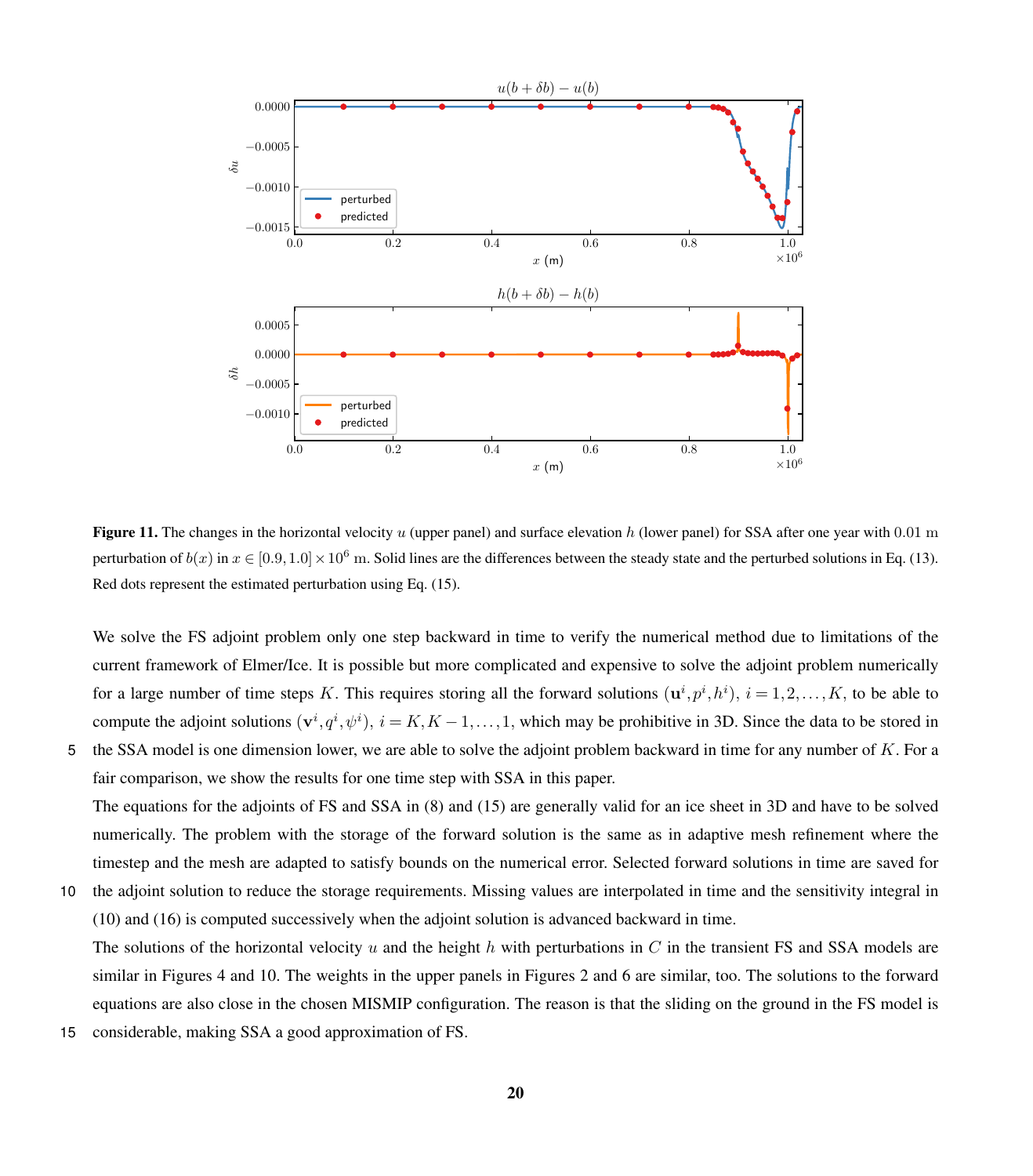<span id="page-20-0"></span>

**Figure 12.** The changes in the horizontal velocity u (upper panel) and surface elevation h (lower panel) for SSA after 15000 years (close to the steady state) with 1% perturbation of  $C(x)$  in  $x \in [0.9, 1.0] \times 10^6$ . Solid lines are the differences between the steady state and perturbed solutions in Eq. [\(13\)](#page-5-0). Red dots represent the estimated perturbation using Eq. [\(15\)](#page-6-0).

[T](#page-26-16)here are many discussions regarding the choice of friction laws, see e.g. [Gladstone et al.](#page-26-15) [\(2017\)](#page-26-15); [Tsai et al.](#page-28-5) [\(2015\)](#page-28-5); [Brondex](#page-26-16) [et al.](#page-26-16) [\(2017\)](#page-26-16). However, assuming a spatial variability of the friction coefficient  $C(\mathbf{x})$  with a linear relation between the basal stress and velocity makes this numerical study independent of the friction law. The friction coefficient can be viewed as a linearization of the friction law and a post-processing procedure can retrieve the corresponding friction law.

- 5 The transfer relation  $W_{uC}$  between small perturbations of the friction coefficient C at the ice base and the perturbation of the horizontal velocity u at the ice surface is given by Eq. [\(23\)](#page-7-2) with  $\delta b = 0$ . The singular values of  $\mathbf{W}_{u}$  in Fig. [9](#page-17-0) tell how sensitive u is to changes in C. The transfer relation also describes how the uncertainty in C is propagated to uncertainty in the velocity at the surface and how uncertainty  $\delta u$  in measurements of u appear as uncertainty  $\delta C$  in C Eq. [\(26\)](#page-8-0), see [Smith](#page-28-2) [\(2014\)](#page-28-2).
- The transfer relation is computed by solving the forward problem once and then the adjoint problem for each one of the M 10 observations. An alternative would be to solve the forward equations first for the unperturbed solution and then perturb C by  $\delta C_i$  and solve the forward equations again N times and subtract to find the relation between  $\delta u$  and  $\delta C_i$ . It is usually more expensive to solve the nonlinear forward equations than the linear adjoint equations. Suppose that the computational work to solve the forward problem is  $W_F$  and the adjoint problem is  $W_A$ . If the forward and adjoint equations are in similar form, such as the FS or SSA problem, and solving the nonlinear forward problem requires  $k$  iterations where every nonlinear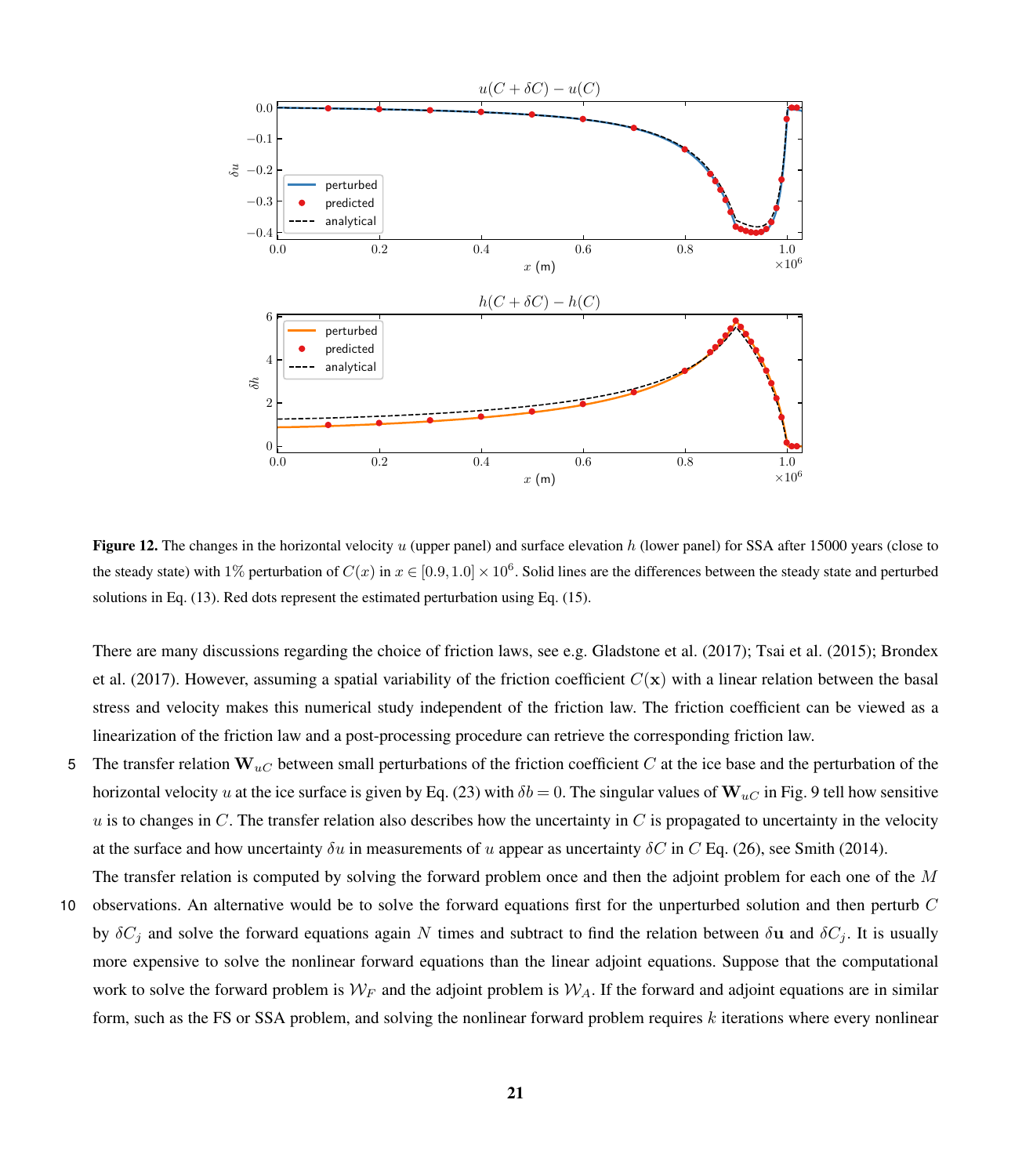<span id="page-21-1"></span>

**Figure 13.** The changes in the horizontal velocity u (upper panel) and surface elevation h (lower panel) for SSA after 15000 years (close to the steady state) with 0.01 m perturbation of  $b(x)$  in  $x \in [0.9, 1.0] \times 10^6$ . Solid lines are the differences between the steady state and perturbed solutions in Eq. [\(13\)](#page-5-0). Red dots represent the estimated perturbation using Eq. [\(15\)](#page-6-0).

iteration has the same computational cost as solving the linear adjoint problem, then  $W_A/W_F \approx 1/k$ . The quotient between the work to determine the transfer relation involving the adjoint equations and the work only based on the forward equation is  $(1+MW_A/W_F)/(1+N)$ . Since  $k \ge 1$ , it is advantageous to choose the approach involving the adjoint if  $M < kN$ . Otherwise, solve  $N+1$  forward problems to compute  $W_{uC}$ . In the inverse problem to find C given observations of  $u, h$ , the functions  $F_u$ 5 and  $F_h$  are smooth and  $M = 1$  in the iterative procedure to compute C with a gradient method. Solving the adjoint equations is then always favorable.

#### <span id="page-21-0"></span>5 Conclusions

The perturbations  $\delta u$  and  $\delta h$  in the velocity u and the height h at the ice surface are caused by perturbations  $\delta b$  and  $\delta C$  in the topography of the ice base b and the basal friction coefficient C. The sensitivities  $\delta u$  and  $\delta h$  to  $\delta b$  and  $\delta C$  are evaluated in

10 2D by first solving the adjoint equations of the FS and SSA models including the advection equation for the height derived in [Cheng and Lötstedt](#page-26-5) [\(2019\)](#page-26-5). Then weight or transfer functions are determined for the relation between  $\delta u$  and  $\delta h$  at the surface and  $\delta b$  and  $\delta C$  at the base. The predictions of  $\delta u$  and  $\delta h$  with the weights are compared to explicit calculations of perturbed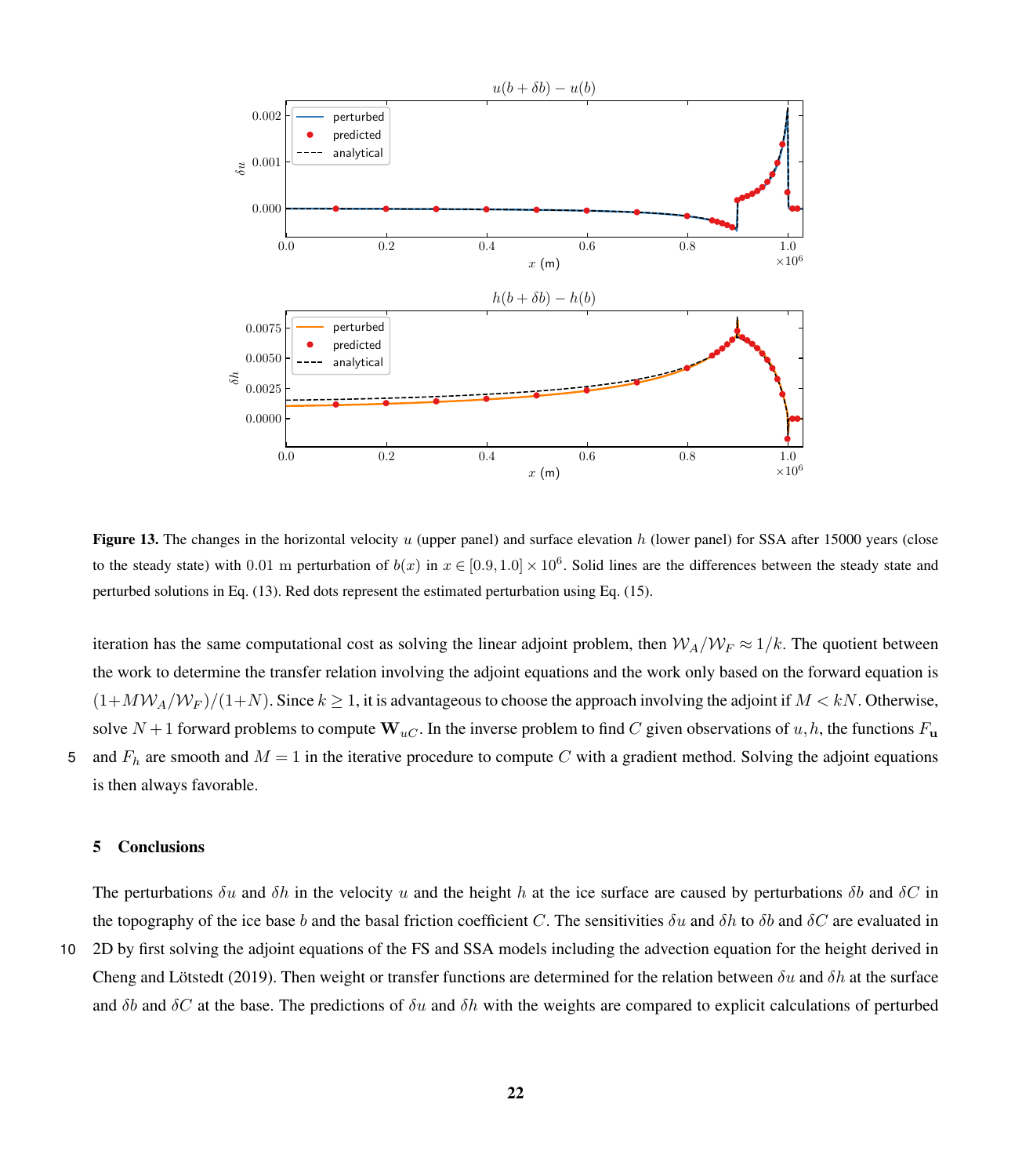<span id="page-22-0"></span>

<span id="page-22-1"></span>Figure 14. The changes in the horizontal velocity u for SSA after one year with 1% perturbation of  $C(x)$  in  $x \in [0.9, 1.0] \times 10^6$  m. Solid lines are the differences between the steady state and the perturbed solutions in Eq. [\(13\)](#page-5-0). Red dots represent the estimated perturbation using Eq. [\(15\)](#page-6-0). Upper panel: forward viscosity. Lower panel: without advection equation.



Figure 15. The singular values of the transfer matrices of SSA with simplifications from [MacAyeal](#page-27-1) [\(1993\)](#page-27-1).  $\widetilde{\Sigma}_{uC}$  corresponds to the forward viscosity case and  $\hat{\Sigma}_{uC}$  is from the adjoint SSA without coupling to the  $\psi$  equation.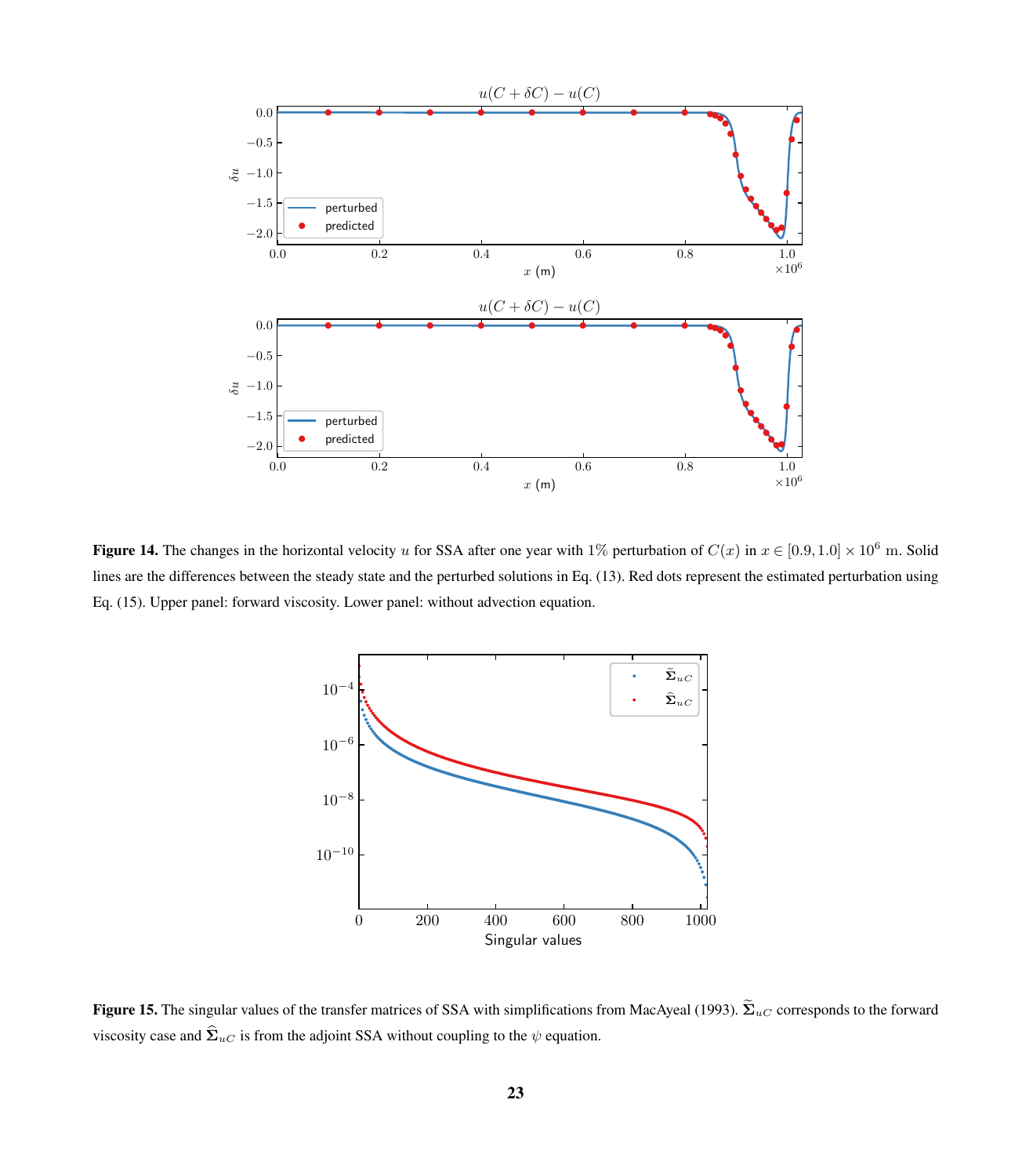u and h at the surface with good agreement. It is shown in [Cheng and Lötstedt](#page-26-5) [\(2019\)](#page-26-5) that if the base perturbations are time dependent then it is necessary to have time dependent weight functions to obtain the correct behavior at the top of the ice.

- Both the height and the stress equations and their adjoints are solved to find the weight functions here. The inverse problem at steady state to infer  $C$  from observations of  $u$  is usually solved for a fixed ice geometry and with only the
- 
- 5 stress equation and its adjoint, see e.g. [MacAyeal](#page-27-1) [\(1993\)](#page-27-1); [Petra et al.](#page-27-2) [\(2012\)](#page-27-2). This is possible since the adjoint height  $\psi$ is small when the horizontal part of u is observed and has little influence on  $\delta u$ . On the contrary, if h is observed then there is an important effect of  $\psi$  on  $\delta h$  in FS and SSA. The magnitudes of  $\psi$  are different depending on whether u or h is observed. Simplifications of the SSA adjoint in the steady state by using the forward viscosity or ignoring the adjoint height equation have minor consequences for the predictions of u with a perturbed C in Fig. [14.](#page-22-0)
- 10 The sensitivity to perturbations  $\delta b$  and  $\delta C$  is quantified for steady state and time dependent problems with the FS and SSA models. It increases as the observation point x<sub>∗</sub> approaches the grounding line. This is explained by analytical expressions for SSA where the sensitivity is proportional to the velocity  $u$  and inversely proportional to the ice thickness  $H(x_*)$ . The closer we are to the grounding line the higher the requirements are on the resolution of the topography and the friction coefficient to obtain accurate solutions of u and h there. This is observed in numerically in [Durand et al.](#page-26-8) 15 [\(2011\)](#page-26-8).
- A weight is local if its extension in space is close to the observation point. The weights on  $\delta C$  at the ice base are local for the steady state and time dependent FS model. They are also local for the time dependent SSA model and the transfer from  $\delta b$  to  $\delta u$  and  $\delta h$  in the steady state. The sensitivity of  $\delta u$  and  $\delta h$  in the steady state of SSA depends on  $\delta C$  from a larger domain. It is difficult to observe a perturbation  $\delta C$  with a short wavelength on u and h. In the example in Fig. [3,](#page-12-0) a 20 spatial perturbation wavelength  $\lambda = 2 \times 10^4$  m (about 10H) in C is damped by 0.2 in δh and 0.02 in δu compared to a wavelength  $\lambda > 10^5$  where there is no damping due to  $\lambda$ . This is in agreement with the theory in [Gudmundsson](#page-26-10) [\(2008\)](#page-26-10).
- The perturbations in u and h in the steady state of the SSA model consists of a direct effect from  $\delta b$  at the observation point, and a non-local effect of  $\delta b$  and  $\delta C$  in Figures [6](#page-15-0) and [7.](#page-16-0) It follows from analytical solution in Eq. [\(A3\)](#page-25-0) that we cannot distinguish between the non-local contributions of  $\delta b$  and  $\delta C$  in the integral to  $\delta u$ . The same conclusion about 25 the non-local perturbations holds for  $\delta h$  in Eq. [\(A5\)](#page-25-1). This is also an observation in [Kyrke-Smith et al.](#page-26-12) [\(2018\)](#page-26-12).
- The transfer matrices from  $\delta b$  and  $\delta C$  to  $\delta u$  and  $\delta h$  are examined by the singular value decomposition. If the quotient between the largest and the smallest singular values of the matrix is large then it is ill-conditioned and if it is small (but  $\geq$  1) then the problem is well-conditioned. In an ill-conditioned problem, some perturbations at the base will be barely visible at the surface and a small perturbation at the top may correspond to a large perturbation at the bottom. 30 In a well-conditioned problem, all perturbations at the base have a measurable effect at the surface. The ranking of the conditioning of the transfers in Fig. [9](#page-17-0) from the best to the worst is
	- 1.  $\delta b \rightarrow \delta h$ , 2.  $\delta b \rightarrow \delta u$ , 3.  $\delta C \rightarrow \delta h$ , 4.  $\delta C \rightarrow \delta u$ .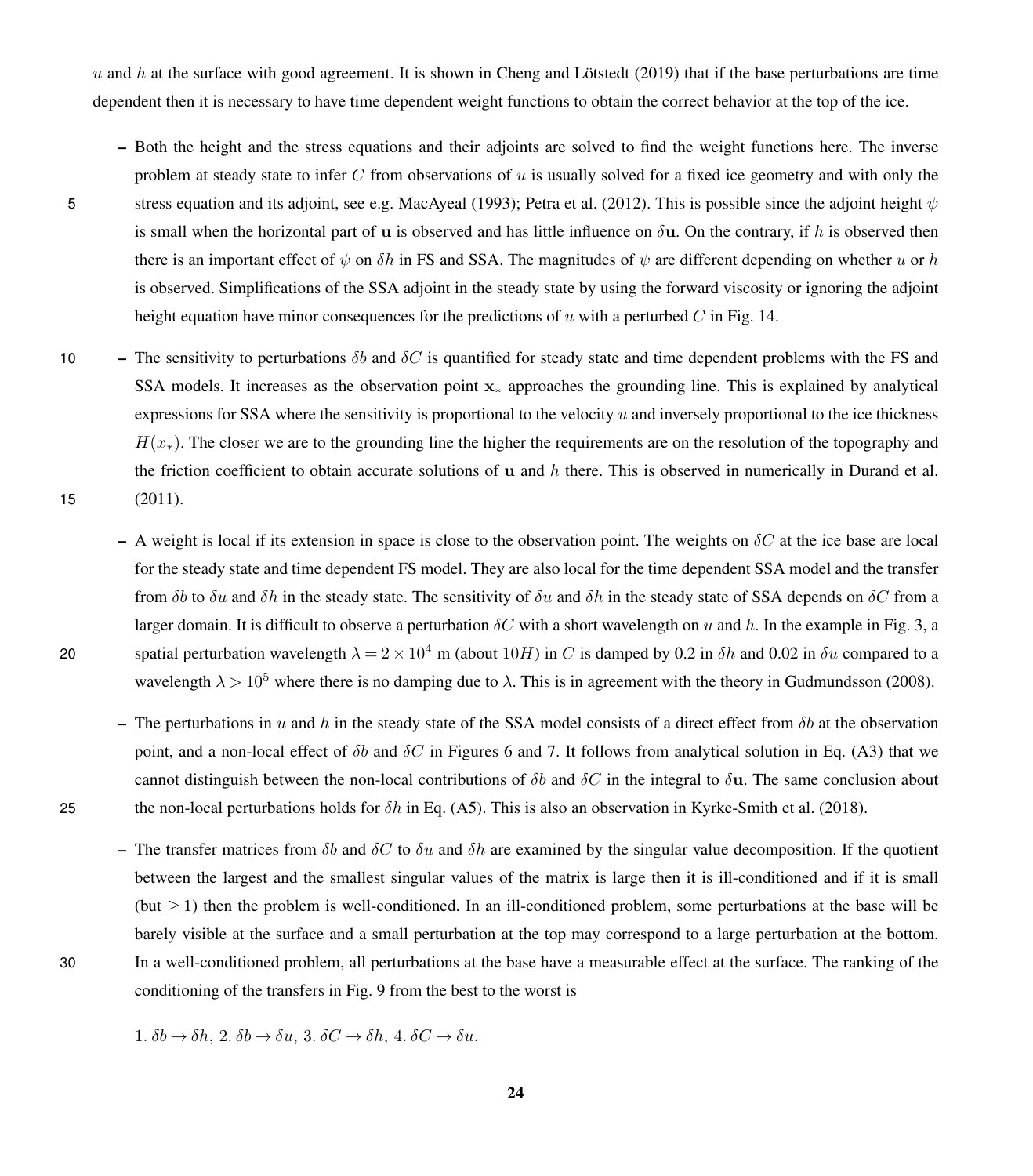In the past, the coupling between  $\delta u$  and  $\delta C$  is most frequently used for inference of C from velocity data but adding height data would improve the robustness of the inference. The approximated analytical transfer functions for SSA, yielding explicit dependence of the parameters, have the same properties as above that the observed velocity u and height h are more sensitive to perturbations  $\delta b$  than  $\delta C$ .

5 *[C](https://github.com/enigne/FS_Adjoint)ode availability.* The FS equations are solved using Elmer/Ice Version: 8.4 (Rev: f6bfdc9) with the scripts at [https://github.com/enigne/](https://github.com/enigne/FS_Adjoint) [FS\\_Adjoint.](https://github.com/enigne/FS_Adjoint) The forward and adjoint SSA solvers are implemented in MATLAB. The code is available at [https://github.com/enigne/SSA\\_](https://github.com/enigne/SSA_Adjoint) [Adjoint.](https://github.com/enigne/SSA_Adjoint)

*Author contributions.* GC contributed most of the computations and GC and PL contributed equally to the theory and the writing of the paper.

10 *Competing interests.* The authors declare that they have no conflict of interest.

*Acknowledgements.* This work has been supported by Nina Kirchner's Formas grant 2017-00665 and the Swedish e-Science initiative eSSENCE. Thomas Zwinger has been helpful with the adjoint FS solver in Elmer/Ice. Comments by Lina von Sydow have helped us improve a draft of the paper and Murtazo Nazarov explained the algorithm for adaptive mesh refinement.

#### <span id="page-24-0"></span>Appendix A: Some equations

<sup>15</sup> Detailed derivations of the formulas are found in [Cheng and Lötstedt](#page-26-5) [\(2019\)](#page-26-5). A variable with index ∗ is evaluated at x∗.

## A1 The forward steady state SSA solution

The analytical steady state solution to the forward Eq. [\(17\)](#page-6-2) without considering the viscosity terms is

<span id="page-24-1"></span>
$$
H(x) = \left(H_{GL}^{m+2} + \frac{m+2}{m+1} \frac{Ca^m}{\rho g} (x_{GL}^{m+1} - x^{m+1})\right)^{\frac{1}{m+2}}, 0 \le x \le x_{GL},
$$
  
\n
$$
H(x) = H_{GL}, x_{GL} < x < L,
$$
  
\n
$$
u(x) = \frac{ax}{H}, 0 \le x \le x_{GL}, \quad u(x) = \frac{ax}{H_{GL}}, x_{GL} < x < L,
$$
\n
$$
(A1)
$$

where  $H_{GL}$  is the thickness of the ice at the grounding line  $x_{GL}$ .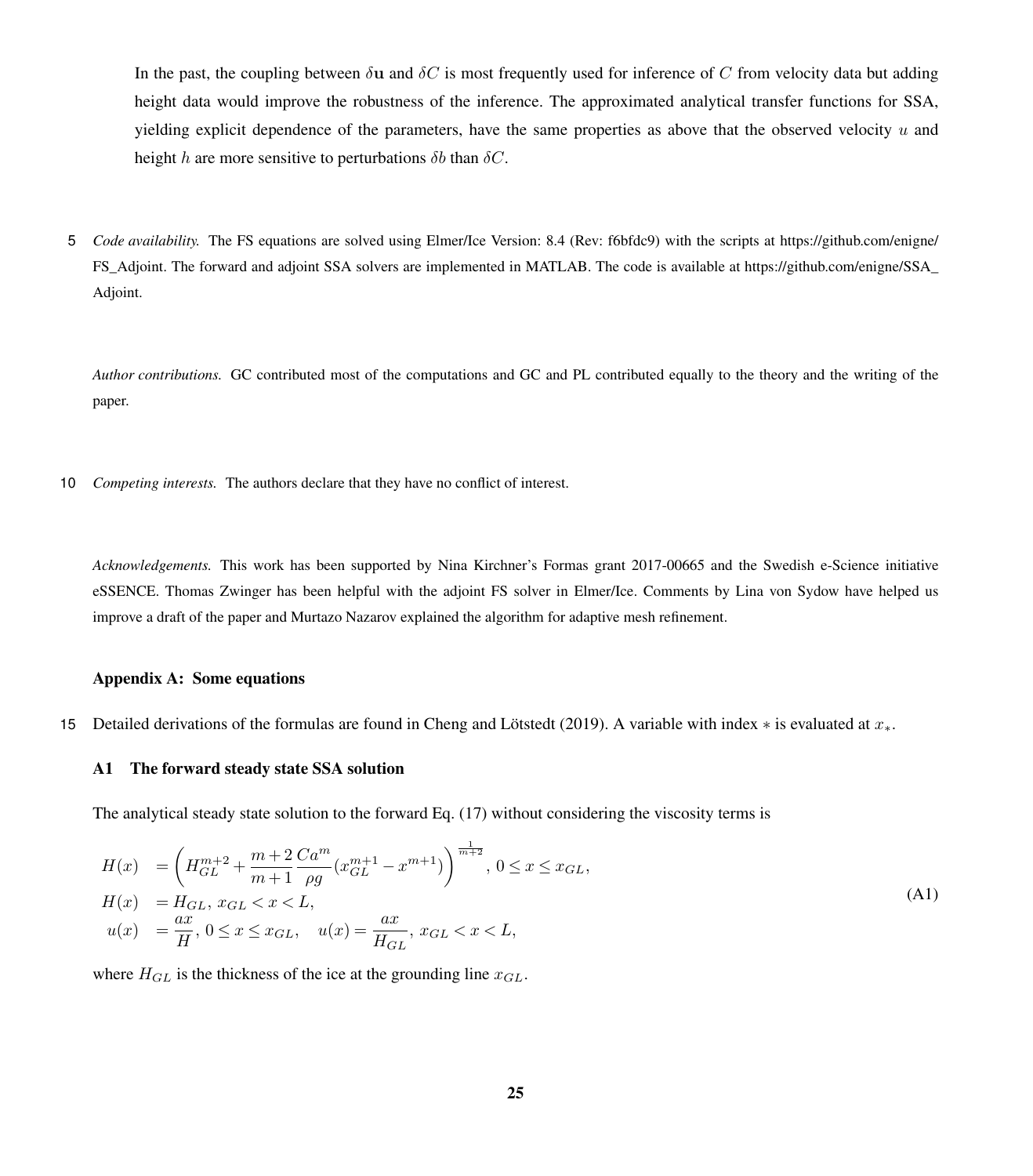## A2 The adjoint steady state SSA solutions

The analytical steady state solutions of the SSA adjoint Eq. [\(18\)](#page-7-3) with observation of u at  $x<sub>*</sub>$  is

<span id="page-25-2"></span>
$$
\psi(x) = \frac{Ca^m x_*}{\rho g H_*^{m+3}} (x_{GL}^m - x^m), \, x_* < x \le x_{GL},
$$
\n
$$
\psi(x) = -\frac{1}{H_*} + \frac{Ca^m x_*}{\rho g H_*^{m+3}} (x_{GL}^m - x_*^m), \, 0 \le x < x_*,
$$
\n
$$
v(x) = \frac{ax_*}{\rho g H_*^{m+3}} H^m, \, x_* < x \le x_{GL},
$$
\n
$$
v(x) = 0, \, 0 \le x < x_*,
$$
\n
$$
(A2)
$$

<span id="page-25-0"></span>where  $H_*$  is the thickness of the ice at  $x_*$ . The corresponding perturbation  $\delta u_*$  in Eq. [\(20\)](#page-7-1) has the weights for  $\delta C$  and  $\delta b$  as

$$
\delta u_* = \int_0^{x_{GL}} (\psi_x u + v_x \eta u_x + v \rho g h_x) \delta b - v u^m \delta C \, dx
$$
  
\n
$$
= \frac{u_*}{H_*} \delta b_* - \frac{u_*}{H_*} \int_{x_*}^{x_{GL}} \frac{C(ax)^m}{\rho g H_*^{m+1}} \left( (m+1) \frac{\delta b}{H} + \frac{\delta C}{C} \right) dx,
$$
\n(A3)

If h is observed at  $x<sub>*</sub>$ , then

<span id="page-25-3"></span>
$$
\psi(x) = -\frac{Ca^{m-1}}{\rho g H_{*}^{m+1}} (x_{GL}^{m} - x^{m}), x_{*} < x \leq x_{GL},
$$
  
\n
$$
\psi(x) = -\frac{Ca^{m-1}}{\rho g H_{*}^{m+1}} (x_{GL}^{m} - x_{*}^{m}) - \frac{\delta(x - x_{*})\eta_{*}}{n\rho g H_{*}}, 0 \leq x \leq x_{*},
$$
  
\n
$$
v(x) = -\frac{H^{m}}{\rho g H_{*}^{m+1}}, x_{*} < x \leq x_{GL},
$$
  
\n
$$
v(x) = 0, 0 \leq x < x_{*}.
$$
\n(A4)

The weights for  $\delta C$  and  $\delta b$  in Eq. [\(19\)](#page-7-0) for the perturbation on  $h_*$  is

<span id="page-25-1"></span>
$$
\delta h_* = \frac{\eta_*}{n\rho g H_*} (u\delta b)_x(x_*) + \int\limits_{x_*}^{x_{GL}} \frac{C(ax)^m}{\rho g H_*^{m+1}} \left( (m+1)\frac{\delta b}{H} + \frac{\delta C}{C} \right) dx,
$$
\n(A5)

## 10 A3 The singular value decomposition (SVD)

The SVD factorizes a matrix A in the following way, see [Golub and Van Loan](#page-26-13) [\(1989\)](#page-26-13),

$$
\mathbf{A} = \mathbf{U} \Sigma \mathbf{V}^T. \tag{A6}
$$

If A is an  $M \times N$  matrix then U is an  $M \times M$  matrix,  $\Sigma$  an  $M \times N$  matrix, and V an  $N \times N$  matrix. The singluar values  $\sigma_i$ are non-negative and ordered from large to small for increasing i and  $i = 1, 2, ..., min(M, N)$ . They form the diagonal of the

15 diagonal matrix  $\Sigma$  with  $\Sigma_{ii} = \sigma_i$ . The other two matrices are orthogonal satisfying  $U^T U = I$  and  $V^T V = I$ . The generalized inverse  $\Sigma^{-1}$  of  $\Sigma$  is an  $N \times M$  matrix with  $\sigma_i^{-1}$  (if  $\sigma_i$  is positive) on the diagonal and 0 elsewhere.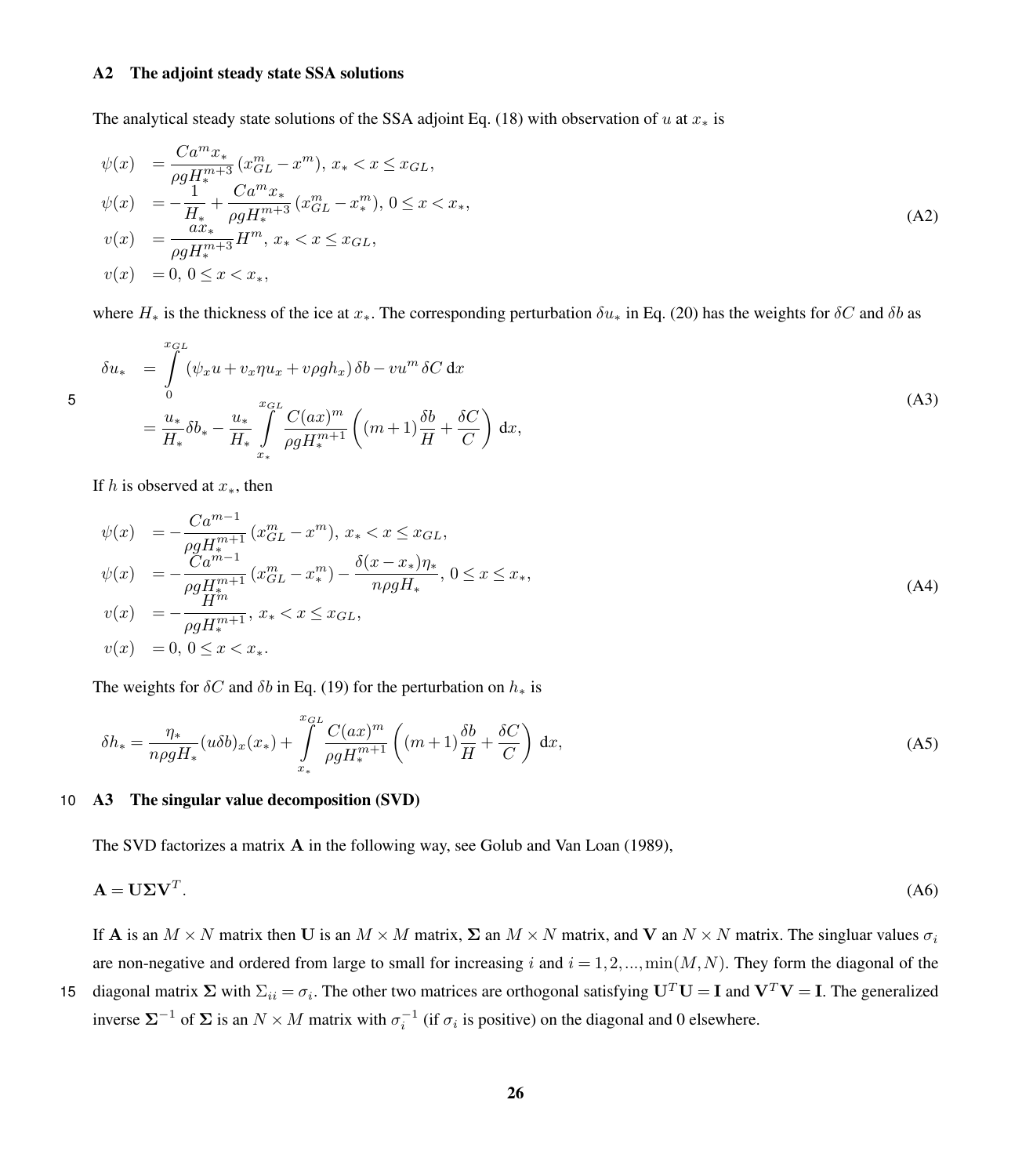# References

<span id="page-26-14"></span>Baiocchi, C., Brezzi, F., and Franca, L. P.: Virtual bubbles and Galerkin-least-squares type methods (Ga. LS), Comp. Meth. Appl. Mech. Eng., 105, 125–141, 1993.

<span id="page-26-16"></span>Brondex, J., Gagliardini, O., Gillet-Chaulet, F., and Durand, G.: Sensitivity of grounding line dynamics to the choice of the friction law, J.

Bulthuis, K., Arnst, M., Sun, S., and Pattyn, F.: Uncertainty quantification of the multi-centennial response of the Antarctic ice sheet to climate change, Cryosphere, 13, 1349–1380, 2019.

<span id="page-26-5"></span>Cheng, G. and Lötstedt, P.: Parameter sensitivity analysis of dynamic ice sheet models, Tech. rep., arXiv:1906.08197, 2019.

<span id="page-26-8"></span>Durand, G., Gagliardini, O., Favier, L., Zwinger, T., and Le Meur, E.: Impact of bedrock description on modeling ice sheet dynamics,

- <span id="page-26-6"></span>10 Geophys. Res. Lett., 38, L20 501, 2011.
- Gagliardini, O., Zwinger, T., Gillet-Chaulet, F., Durand, G., Favier, L., de Fleurian, B., Greve, R., Malinen, M., Martín, C., Råback, P., Ruokolainen, J., Sacchettini, M., Schäfer, M., Seddik, H., and Thies, J.: Capabilities and performance of Elmer/Ice, a new generation ice-sheet model, Geosci. Model Dev., 6, 1299–1318, 2013.

<span id="page-26-7"></span>Gillet-Chaulet, F., Gagliardini, O., Seddik, H., Nodet, M., Durand, G., Ritz, C., Zwinger, T., Greve, R., and Vaughan, D. G.: Greenland ice 15 sheet contribution to sea-level rise from a new-generation ice-sheet model, Cryosphere, 6, 1561–1576, 2012.

<span id="page-26-1"></span>Gillet-Chaulet, F., Durand, G., Gagliardini, O., Mosbeux, C., Mouginot, J., Rémy, F., and Ritz, C.: Assimilation of surface velocities acquired between 1996 and 2010 to constrain the form of the basal friction law under Pine Island Glacier, Geophys. Res. Lett., 43, 10 311–10 321, 2016.

<span id="page-26-15"></span>Gladstone, R. M., Warner, R. C., Galton-Fenzi, B. K., Gagliardini, O., Zwinger, T., and Greve, R.: Marine ice sheet model performance 20 depends on basal sliding physics and sub-shelf melting, Cryosphere, 11, 319–329, 2017.

<span id="page-26-4"></span>Goldberg, D., Heimbach, P., Joughin, I., and Smith, B.: Committed retreat of Smith, Pope, and Kohler Glaciers over the next 30 years inferred by transient model calibration, Cryosphere, 9, 2429–2446, https://doi.org[/10.5194/tc-9-2429-2015,](https://doi.org/10.5194/tc-9-2429-2015) [https://www.the-cryosphere.](https://www.the-cryosphere.net/9/2429/2015/) [net/9/2429/2015/,](https://www.the-cryosphere.net/9/2429/2015/) 2015.

Golub, G. H. and Van Loan, C. F.: Matrix Computations, Johns Hopkins University Press, Baltimore, 2nd edn., 1989.

<span id="page-26-13"></span><span id="page-26-9"></span><span id="page-26-0"></span>25 Greve, R. and Blatter, H.: Dynamics of Ice Sheets and Glaciers, Advances in Geophysical and Environmental Mechanics and Mathematics  $(AGEM<sup>2</sup>)$ , Springer, Berlin, 2009.

- <span id="page-26-10"></span>Gudmundsson, G. H.: Analytical solutions for the surface response to small amplitude perturbations in boundary data in the shallow-icestream approximation, Cryosphere, 2, 77–93, 2008.
- <span id="page-26-3"></span><span id="page-26-2"></span>30 Isaac, T., Petra, N., Stadler, G., and Ghattas, O.: Scalable and efficient algorithms for the propagation of uncertainty from data through inference to prediction for large-scale problems with application to flow of the Antarctic ice sheet, J. Comput. Phys., 296, 348–368, 2015. Jay-Allemand, M., Gillet-Chaulet, F., Gagliardini, O., and Nodet, M.: Investigating changes in basal conditions of Variegated Glacier prior to and during its 1982-1983 surge, Cryosphere, 5, 659–672, 2011.

<span id="page-26-12"></span>Kyrke-Smith, T. M., Gudmundsson, G. H., and Farrell, P. E.: Relevance of detail in basal topography for basal slipperiness inversions: a case 35 study on Pine Island Glacier, Antarctica, Frontiers Earth Sci., 6, 33, 2018.

<span id="page-26-11"></span><sup>5</sup> Glaciology, 63, 854–866, 2017.

Gudmundsson, G. H.: Transmission of basal variability to glacier surface, J. Geophys. Res., 108, 2253, 2003.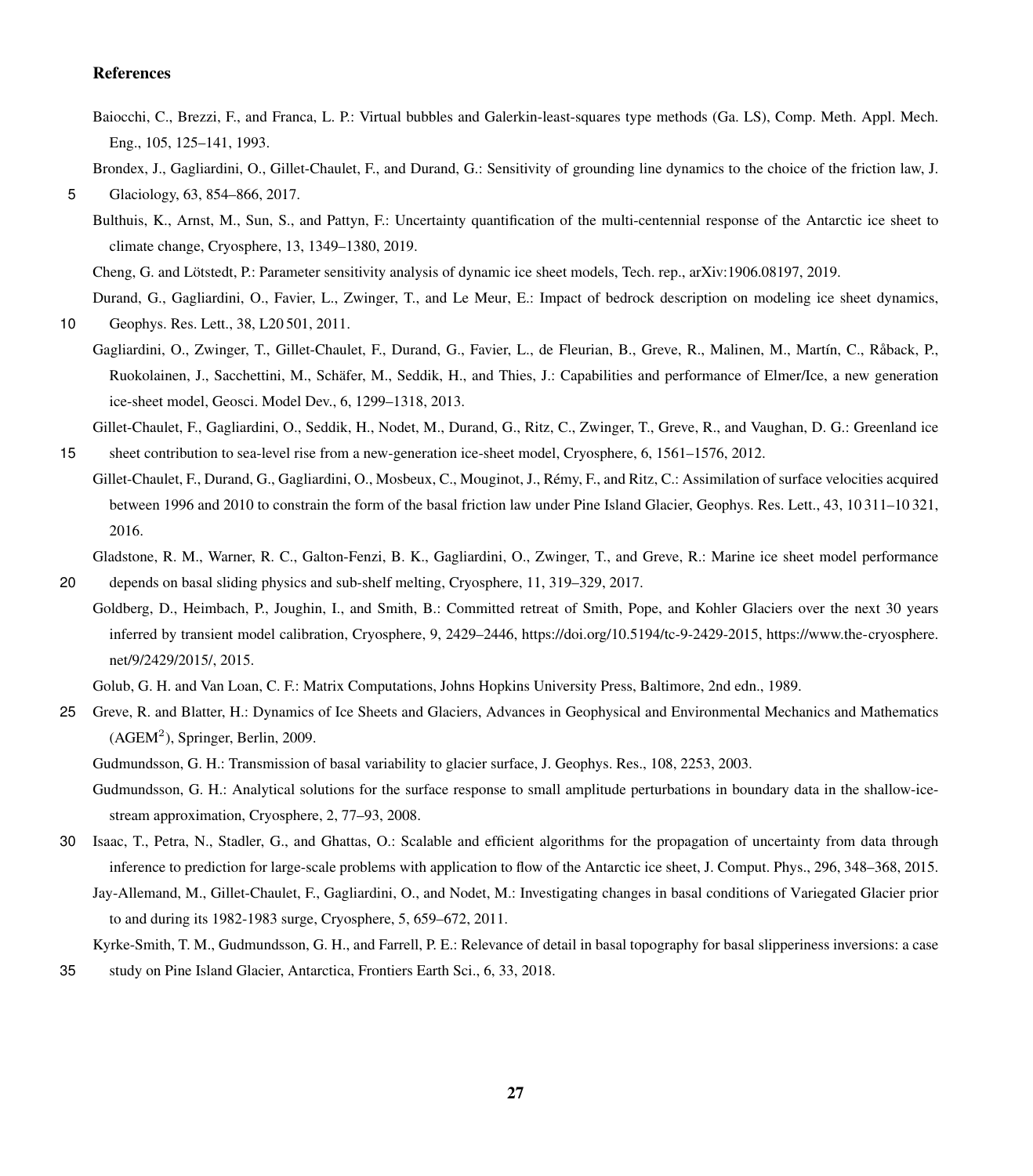- <span id="page-27-8"></span>Larour, E., Utke, J., Csatho, B., Schenk, A., Seroussi, H., Morlighem, M., Rignot, E., Schlegel, N., and Khazendar, A.: Inferred basal friction and surface mass balance of the Northeast Greenland Ice Stream using data assimilation of ICESat (Ice Cloud and land Elevation Satellite) surface altimetry and ISSM (Ice Sheet System Model), Cryosphere, 8, 2335–2351, 2014.
- <span id="page-27-16"></span><span id="page-27-0"></span>Leguy, G. R., Asay-Davis, X. S., and Lipscomb, W. H.: Parameterization of basal friction near grounding lines in a one-dimensional ice sheet 5 model, Cryosphere, 8, 1239–1259, 2014.
	- MacAyeal, D. R.: Large-scale ice flow over a viscous basal sediment: Theory and application to Ice Stream B, Antarctica., J. Geophys. Res., 94, 4071–4078, 1989.
	- MacAyeal, D. R.: A tutorial on the use of control methods in ice sheet modeling, J. Glaciol., 39, 91–98, 1993.

<span id="page-27-10"></span><span id="page-27-1"></span>Martin, N. and Monnier, J.: Adjoint accuracy for the full Stokes ice flow model: limits to the transmission of basal friction variability to the

<span id="page-27-9"></span>10 surface, Cryosphere, 8, 721–741, 2014.

- Monnier, J. and des Boscs, P.-E.: Inference of the bottom properties in shallow ice approximation models, Inverse Problems, 33, 115 001, 2017.
- <span id="page-27-11"></span>Morlighem, M., Seroussi, H., Larour, E., and Rignot, E.: Inversion of basal friction in Antarctica using exact and incomplete adjoints of a high-order model, J. Geophys. Res.: Earth Surf., 118, 1–8, 2013.
- <span id="page-27-15"></span><span id="page-27-12"></span>15 Mosbeux, C., Gillet-Chaulet, F., and Gagliardini, O.: Comparison of adjoint and nudging methods to initialise ice sheet model basal conditions, Geosci. Model. Dev., 9, 2549–2562, 2016.
	- Pattyn, F., Schoof, C., Perichon, L., Hindmarsh, R. C. A., Bueler, E., de Fleurian, B., Durand, G., Gagliardini, O., Gladstone, R., Goldberg, D., Gudmundsson, G. H., Huybrechts, P., Lee, V., Nick, F. M., Payne, A. J., Pollard, D., Rybak, O., Saito, F., and Vieli, A.: Results of the Marine Ice Sheet Model Intercomparison Project, MISMIP, Cryosphere, 6, 573–588, 2012.
- <span id="page-27-13"></span><span id="page-27-2"></span>20 van Pelt, W. J. J., Oerlemans, J., Reijmer, C. H., Pettersson, R., Pohjola, V. A., Isaksson, E., and Divine, D.: An iterative inverse method to estimate basal topography and initialize ice flow models, Cryosphere, 7, 987–1006, 2013.
	- Petra, N., Zhu, H., Stadler, G., Hughes, T. J. R., and Ghattas, O.: An inexact Gauss-Newton method for inversion of basal sliding and rheology parameters in a nonlinear Stokes ice sheet model, J. Glaciol., 58, 889–903, 2012.

<span id="page-27-3"></span>Schannwell, C., Drews, R., Ehlers, T. A., Eisen, O., Mayer, C., and Gillet-Chaulet, F.: Kinematic response of ice-rise divides to changes in 25 oceanic and atmospheric forcing, Cryosphere Discuss., 2019.

<span id="page-27-14"></span>Schlegel, N.-J., Seroussi, H., Schodlok, M. P., Larour, E. Y., Boening, C., Limonadi, D., Watkins, M. M., Morlighem, M., and van den Broeke, M. R.: Exploration of Antarctic Ice Sheet 100-year contribution to sea level rise and associated model uncertainties using the ISSM framework, Cryosphere, 12, 3511–3534, 2018.

Schoof, C.: Ice-sheet acceleration driven by melt supply variability, Nature, 468, 803–806, 2010.

- <span id="page-27-7"></span><span id="page-27-5"></span><span id="page-27-4"></span>30 Seddik, H., Greve, R., Sakakibara, D., Tsutaki, S., Minowa, M., and Sugiyama, S.: Response of the flow dynamics of Bowdoin Glacier, northwestern Greenland, to basal lubrication and tidal forcing, J. Glaciol., pp. 1–14, 2019.
	- Sergienko, O. and Hindmarsh, R. C. A.: Regular patterns in frictional resistance of ice-stream beds seen by surface data inversion, Science, 342, 1086–1089, 2013.
	- Shannon, S. R., Payne, A. J., Bartholomew, I. D., van den Broeke, M. R., Edwards, T. L., Fettweis, X., Gagliardini, O., Gillet-Chaulet, F.,
- <span id="page-27-6"></span>35 Goelzer, H., Hoffman, M. J., Huybrechts, P., Mair, D. W. F., Nienow, P. W., Perego, M., Price, S. F., Smeets, C. J. P. P., Sole, A. J., van de Wal, R. S. W., and Zwinger, T.: Enhanced basal lubrication and the contribution of the Greenland ice sheet to future sea–level rise, Proc. Nat. Acad. Sci. USA, 110, 14 156–14 161, 2013.